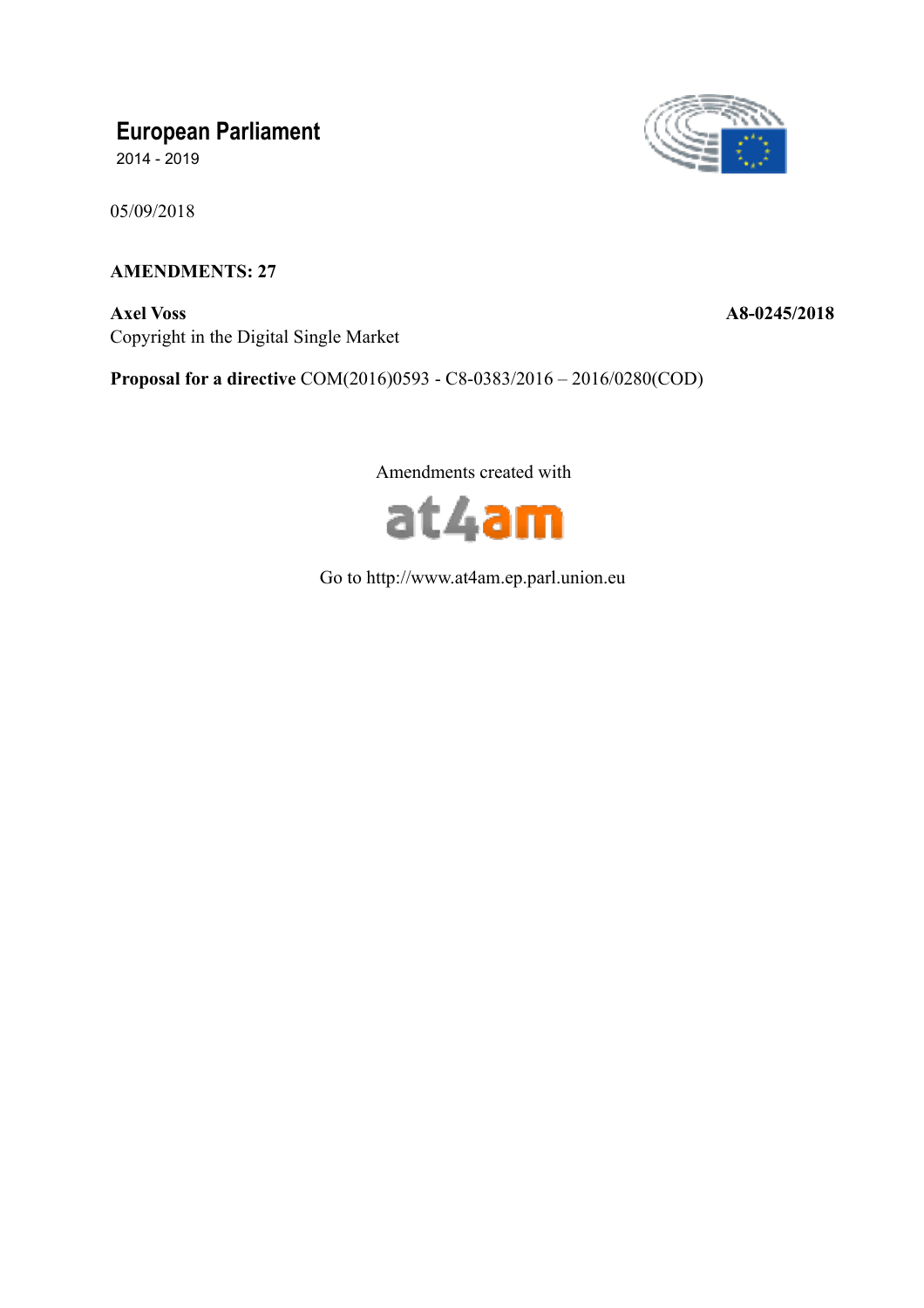# **Amendments per language:**

*EN: 27*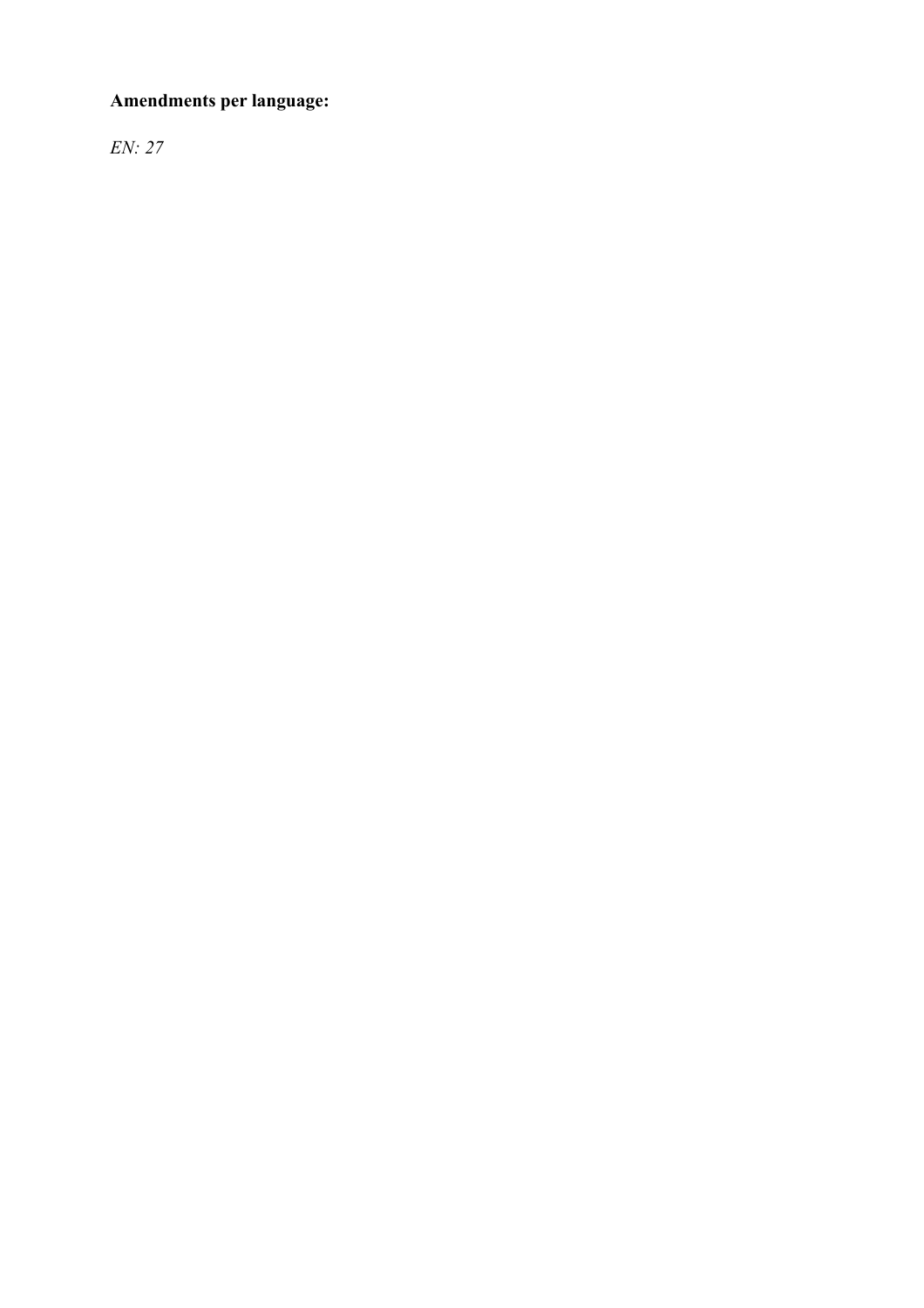# **Amendment 1 Axel Voss**  on behalf of the PPE Group

**Axel Voss**  Copyright in the Digital Single Market COM(2016)0593 – C8-0383/2016 – 2016/0280(COD)

# **Proposal for a directive Recital 31**

### *Text proposed by the Commission Amendment*

(31) A free and pluralist press is essential to ensure quality journalism and citizens' access to information. It provides a fundamental contribution to public debate and the proper functioning of a democratic society. In the transition from print to digital, publishers of press publications are facing problems in licensing the online use of their publications and recouping their investments. In the absence of recognition of publishers of press publications as *rightholders*, licensing and enforcement in the digital environment is often complex and inefficient.

(31) A free and pluralist press is essential to ensure quality journalism and citizens' access to information. It provides a fundamental contribution to public debate and the proper functioning of a democratic society. *The increasing imbalance between powerful platforms and press publishers, which can also be news agencies, has already led to a remarkable regression of the media landscape on a regional level.* In the transition from print to digital, publishers *and news agencies* of press publications are facing problems in licensing the online use of their publications and recouping their investments. In the absence of recognition of publishers of press publications as *right holders*, licensing and enforcement in the digital environment is often complex and inefficient.

Or. en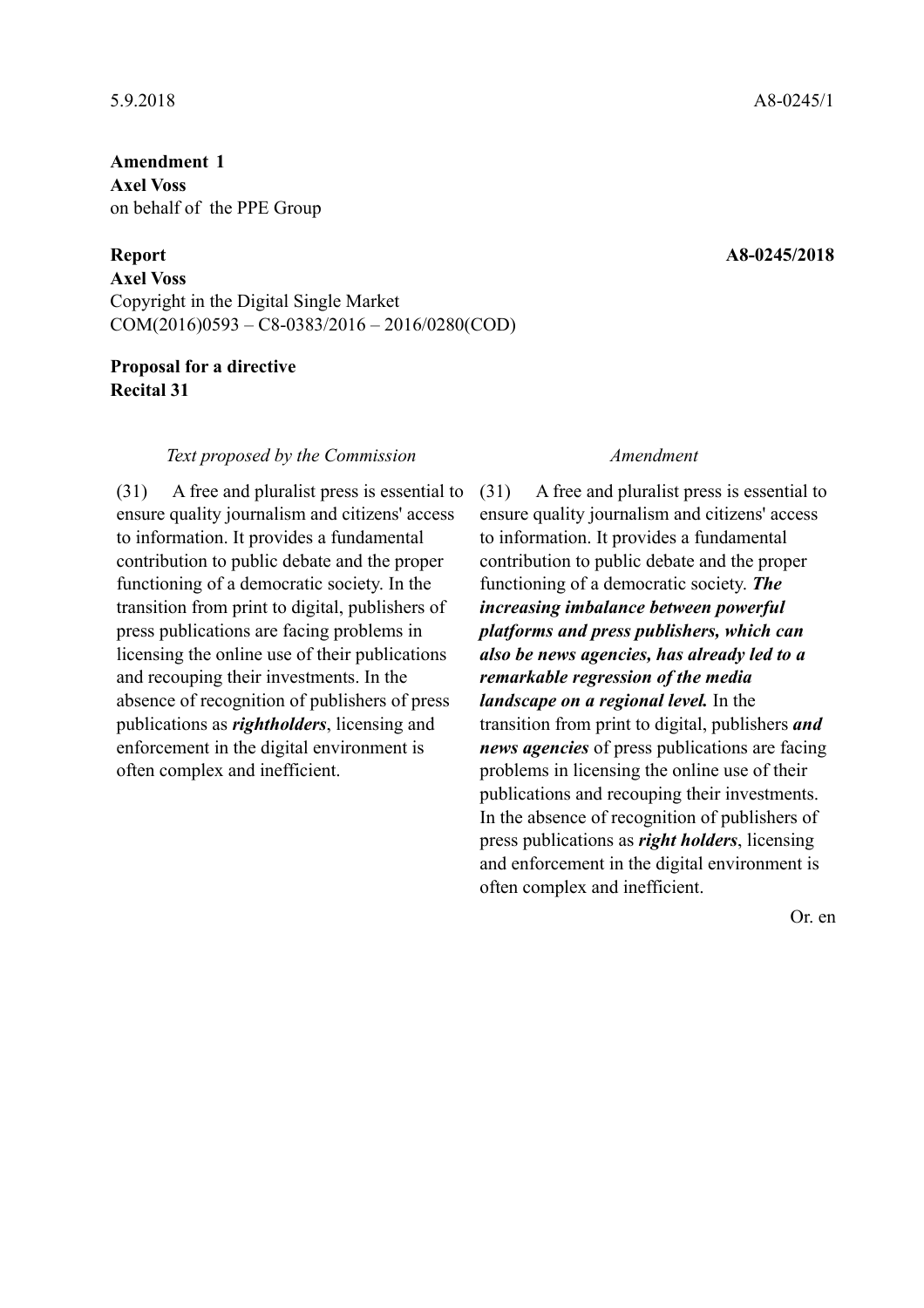**Axel Voss**  on behalf of the PPE Group

### **Report A8-0245/2018**

**Axel Voss**  Copyright in the Digital Single Market COM(2016)0593 – C8-0383/2016 – 2016/0280(COD)

### **Proposal for a directive Recital 32**

### *Text proposed by the Commission Amendment*

(32) The organisational and financial contribution of publishers in producing press publications needs to be recognised and further encouraged to ensure the sustainability of the publishing industry. It is therefore necessary to provide at Union level *a harmonised* legal protection for press publications in *respect of* digital uses. Such protection should be effectively guaranteed through the introduction, in Union law, of rights related to copyright for the reproduction and making available to the public of press publications in respect of digital uses.

(32) The organisational and financial contribution of publishers in producing press publications needs to be recognised and further encouraged to ensure the sustainability of the publishing industry *and thereby to guarantee the availability of reliable information*. It is therefore necessary *for Member States* to provide at Union level legal protection for press publications in *the Union for* digital uses. Such protection should be effectively guaranteed through the introduction, in Union law, of rights related to copyright for the reproduction and making available to the public of press publications in respect of digital uses *in order to obtain fair and proportionate remuneration for such uses*. *Private uses should be excluded from this reference. In addition, the listing in a search engine should not be considered as fair and proportionate remuneration.*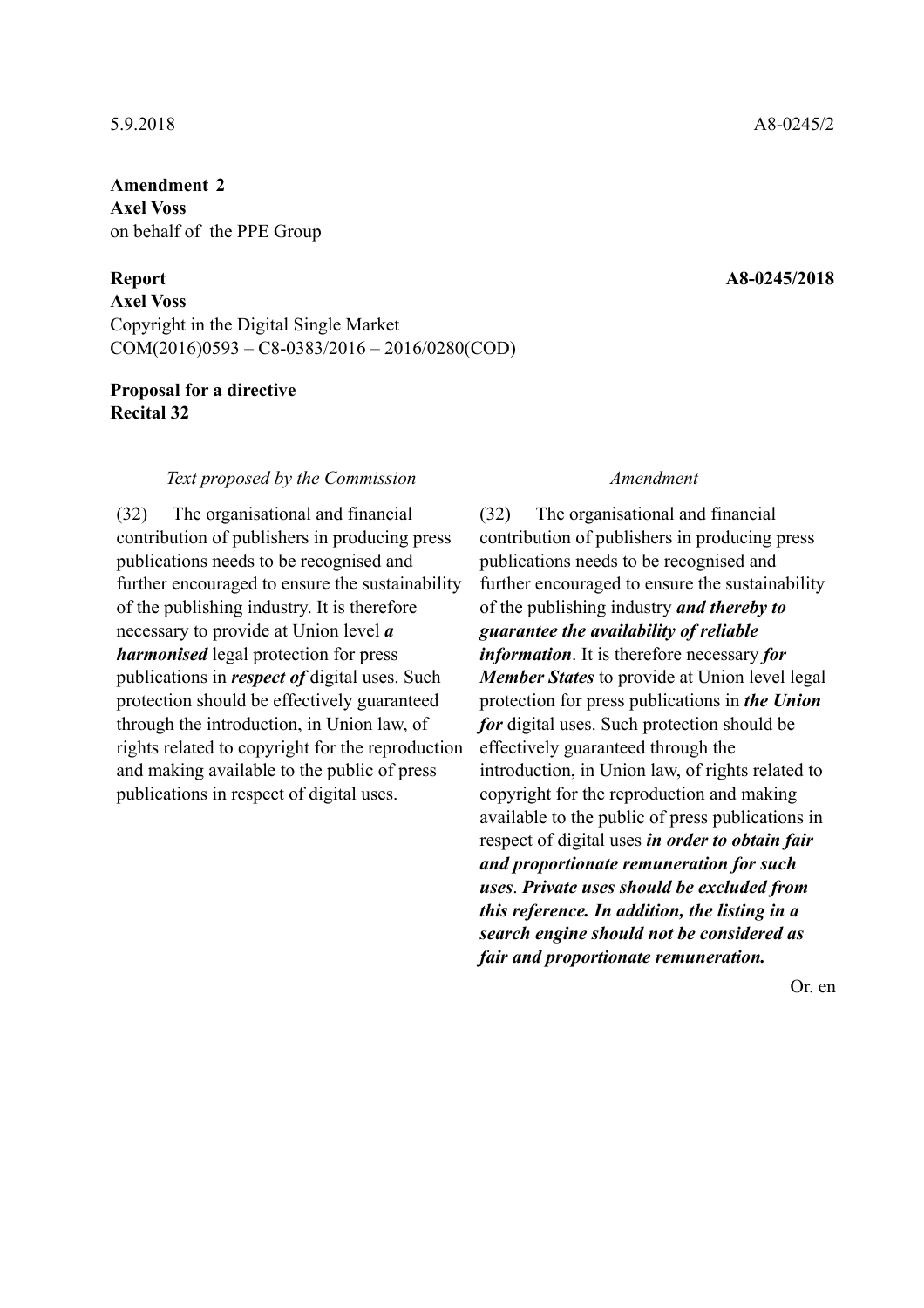**Axel Voss**  on behalf of the PPE Group

**Axel Voss**  Copyright in the Digital Single Market COM(2016)0593 – C8-0383/2016 – 2016/0280(COD)

### **Proposal for a directive Recital 33**

### *Text proposed by the Commission Amendment*

(33) For the purposes of this Directive, it is necessary to define the concept of press publication in a way that embraces only journalistic publications, published by a service provider, periodically or regularly updated in any media, for the purpose of informing or entertaining. Such publications would include, for instance, daily newspapers, weekly or monthly magazines of general or special interest and news websites. Periodical publications which are published for scientific or academic purposes, such as scientific journals, should not be covered by the protection granted to press publications under this Directive. This protection does not extend to acts of hyperlinking which *do not constitute communication to the public*.

(33) For the purposes of this Directive, it is necessary to define the concept of press publication in a way that embraces only journalistic publications, published by a service provider, periodically or regularly updated in any media, for the purpose of informing or entertaining. Such publications would include, for instance, daily newspapers, weekly or monthly magazines of general or special interest and news websites. Periodical publications which are published for scientific or academic purposes, such as scientific journals, should not be covered by the protection granted to press publications under this Directive. This protection does not extend to acts of hyperlinking*. The protection shall also not extend to factual information* which *is reported in journalistic articles from a press publication and will therefore not prevent anyone from reporting such factual information*.

Or. en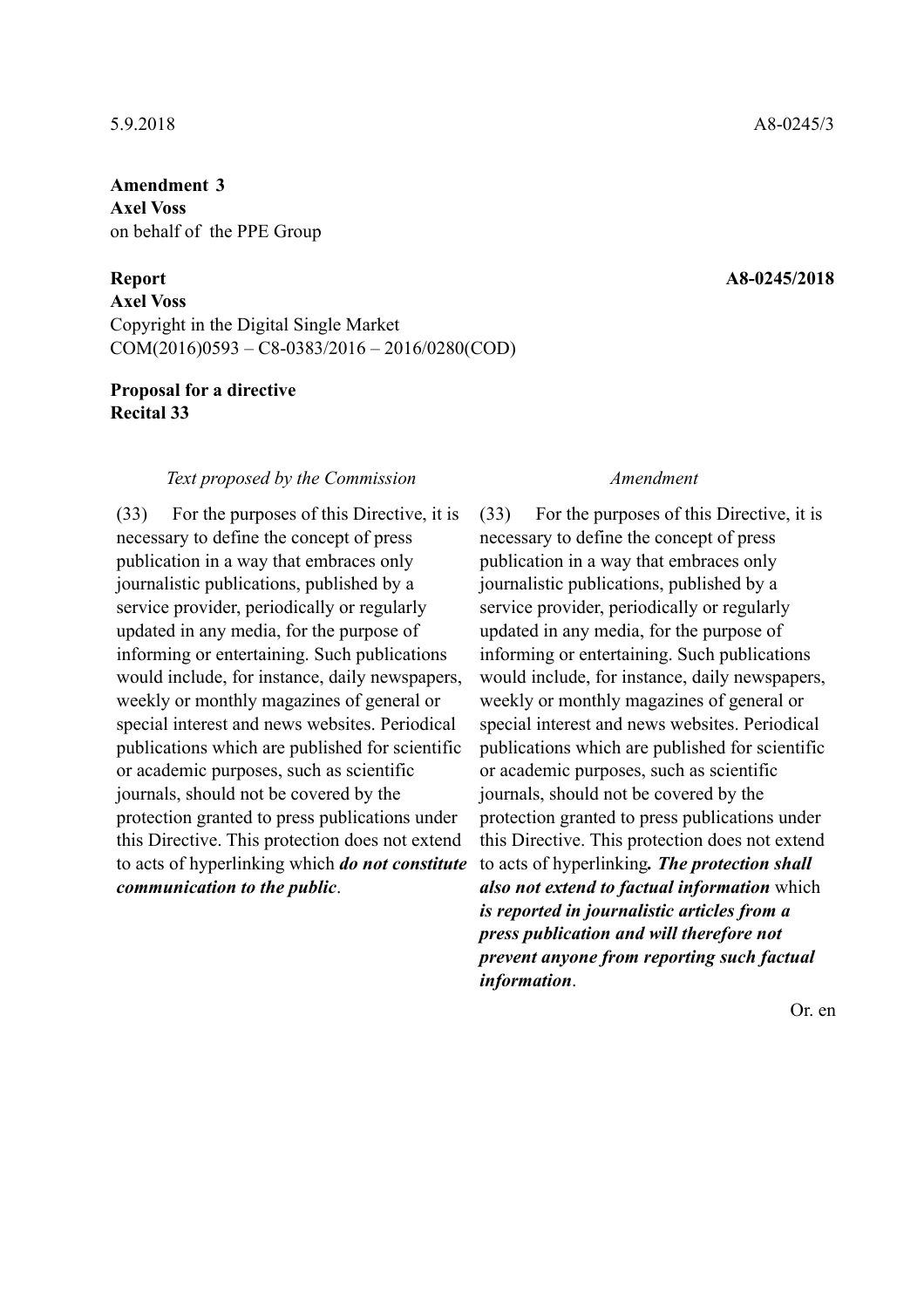**Axel Voss**  on behalf of the PPE Group

**Axel Voss**  Copyright in the Digital Single Market COM(2016)0593 – C8-0383/2016 – 2016/0280(COD)

### **Proposal for a directive Recital 34**

### *Text proposed by the Commission Amendment*

(34) The rights granted to the publishers of press publications under this Directive should have the same scope as the rights of reproduction and making available to the public provided for in Directive 2001/29/EC, insofar as digital uses are concerned. *They* should *also* be subject to the same provisions on exceptions and limitations as those applicable to the rights provided for in Directive 2001/29/EC including the exception on quotation for purposes such as criticism or review laid down in Article 5(3)(d) of that **Directive** 

(34) The rights granted to the publishers of press publications under this Directive should have the same scope as the rights of reproduction and making available to the public provided for in Directive 2001/29/EC, insofar as digital uses are concerned. *Member States* should be *able to* subject *those rights* to the same provisions on exceptions and limitations as those applicable to the rights provided for in Directive 2001/29/EC including the exception on quotation for purposes such as criticism or review laid down in Article 5(3)(d) of that Directive.

Or. en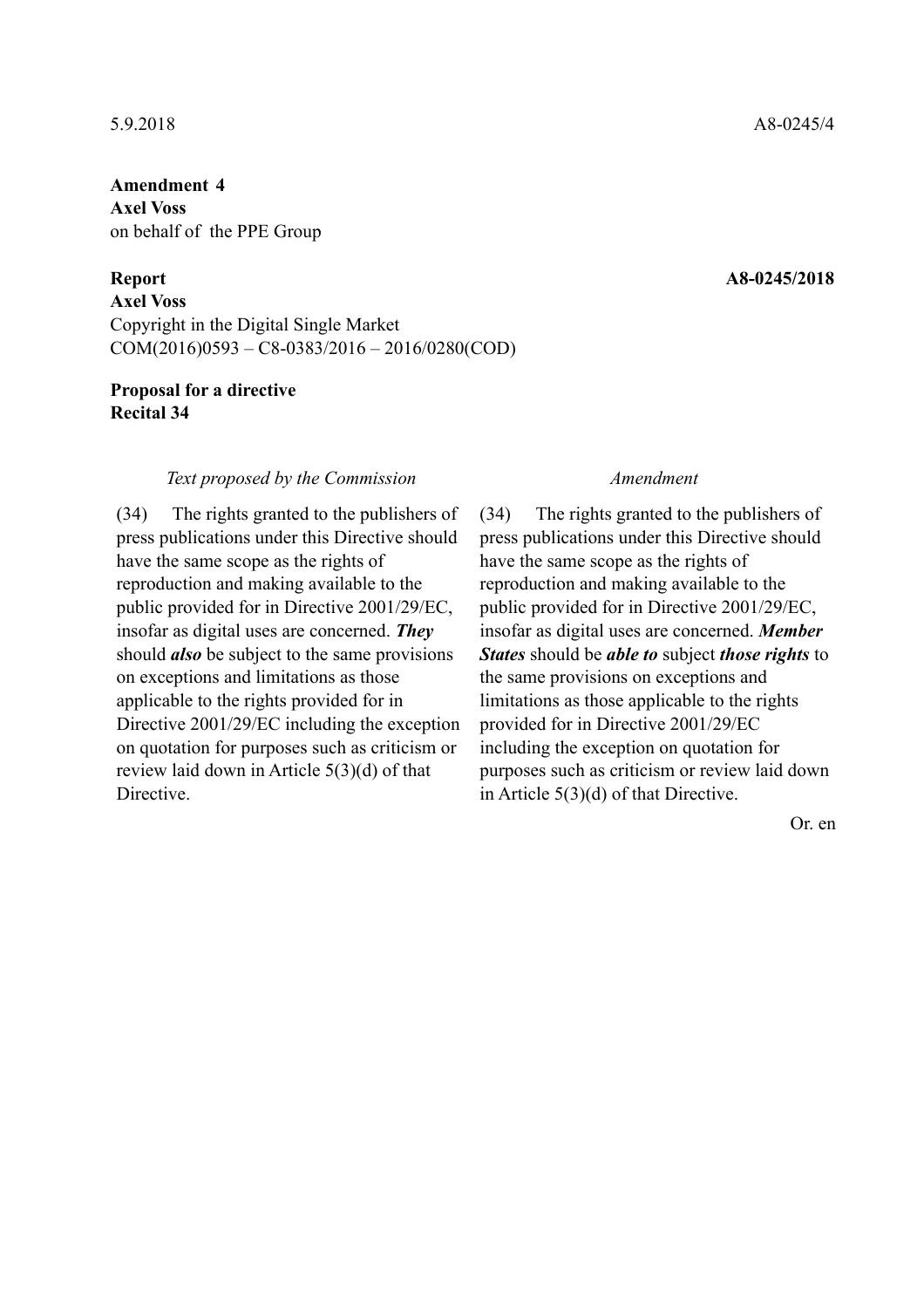**Axel Voss**  on behalf of the PPE Group

**Axel Voss**  Copyright in the Digital Single Market COM(2016)0593 – C8-0383/2016 – 2016/0280(COD)

### **Proposal for a directive Recital 35**

### *Text proposed by the Commission Amendment*

(35) The protection granted to publishers of press publications under this Directive should not affect the rights of the authors and other rightholders in the works and other subjectmatter incorporated therein, including as regards the extent to which authors and other rightholders can exploit their works or other subject-matter independently from the press publication in which they are incorporated. Therefore, publishers of press publications should not be able to invoke the protection granted to them against authors and other rightholders. *This is without prejudice to contractual arrangements concluded between the* publishers *of* press publications*, on the one side, and authors and other rightholders, on the other side*.

(35) The protection granted to publishers of press publications under this Directive should not affect the rights of the authors and other rightholders in the works and other subjectmatter incorporated therein, including as regards the extent to which authors and other rightholders can exploit their works or other subject-matter independently from the press publication in which they are incorporated. Therefore, publishers of press publications should not be able to invoke the protection granted to them against authors and other rightholders. *Authors whose work is incorporated in a press publication shall be entitled to an appropriate share of the new additional revenues press* publishers *receive for the secondary use of their* press publications *by information society service providers in respect to the rights provided for in Article 11 paragraph 1*.

Or. en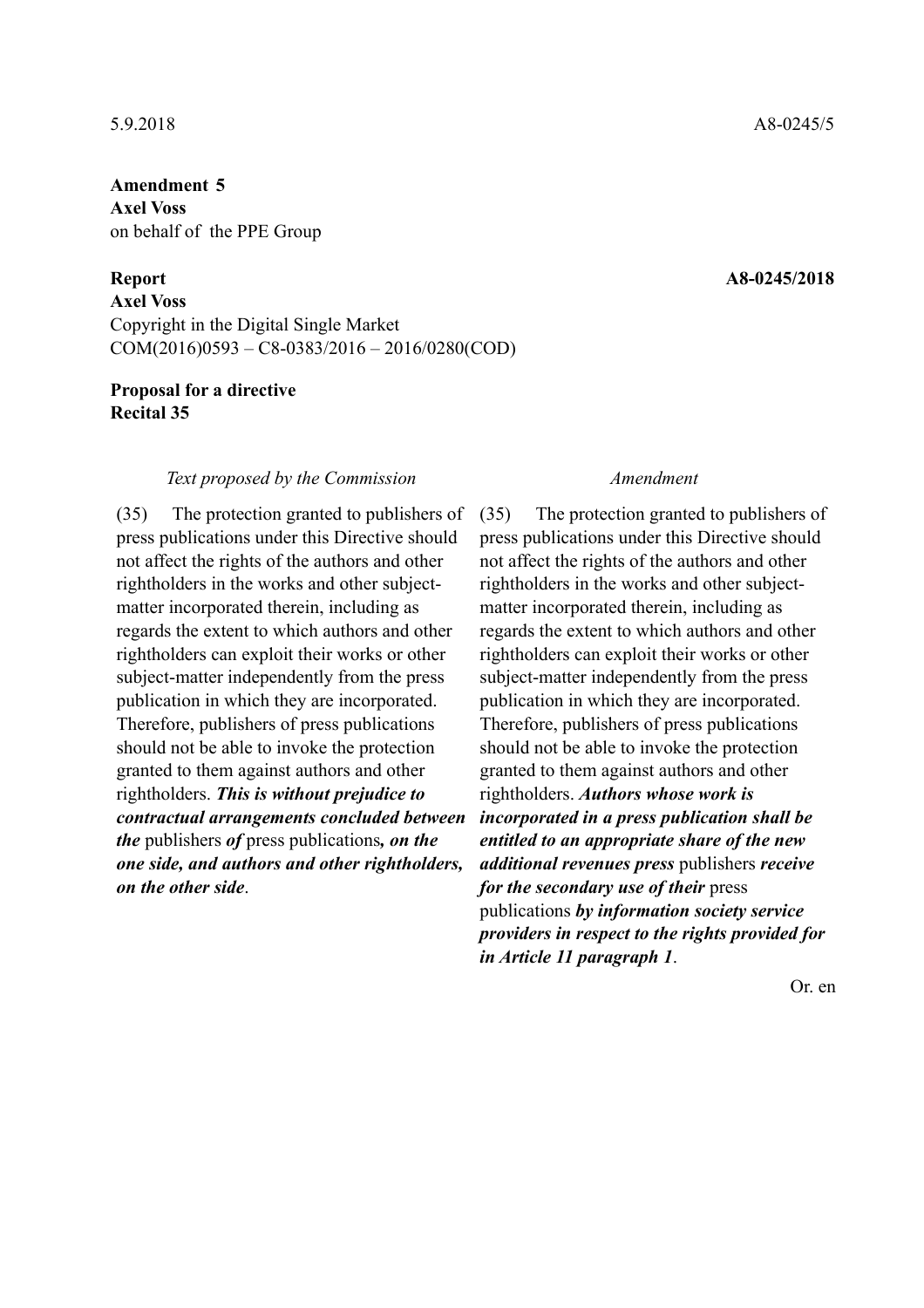**Axel Voss**  on behalf of the PPE Group

**Axel Voss**  Copyright in the Digital Single Market COM(2016)0593 – C8-0383/2016 – 2016/0280(COD)

### **Proposal for a directive Recital 37**

### *Text proposed by the Commission Amendment*

(37) Over the last years, the functioning of the online content *marketplace* has gained in complexity. Online services providing access to copyright protected content uploaded by their users without the involvement of right holders have flourished and have become main sources of access to content online. This affects rightholders' possibilities to determine whether, and under which conditions, their work and other subject-matter are used as well as their possibilities to get an appropriate remuneration *for it*.

(37) Over the last years, the functioning of the online content *market* has gained in complexity. Online services providing access to copyright protected content uploaded by their users without the involvement of right holders have flourished and have become main sources of access to *copyright protected* content online*. Online services are means of providing wider access to cultural and creative works and offer great opportunities for cultural and creative industries to develop new business models. However, although they allow for diversity and ease of access to content, they also generate challenges when copyright protected content is uploaded without prior authorisation from rightholders*. This affects rightholders' possibilities to determine whether, and under which conditions, their work and other subject-matter are used as well as their possibilities to get an appropriate remuneration.

Or. en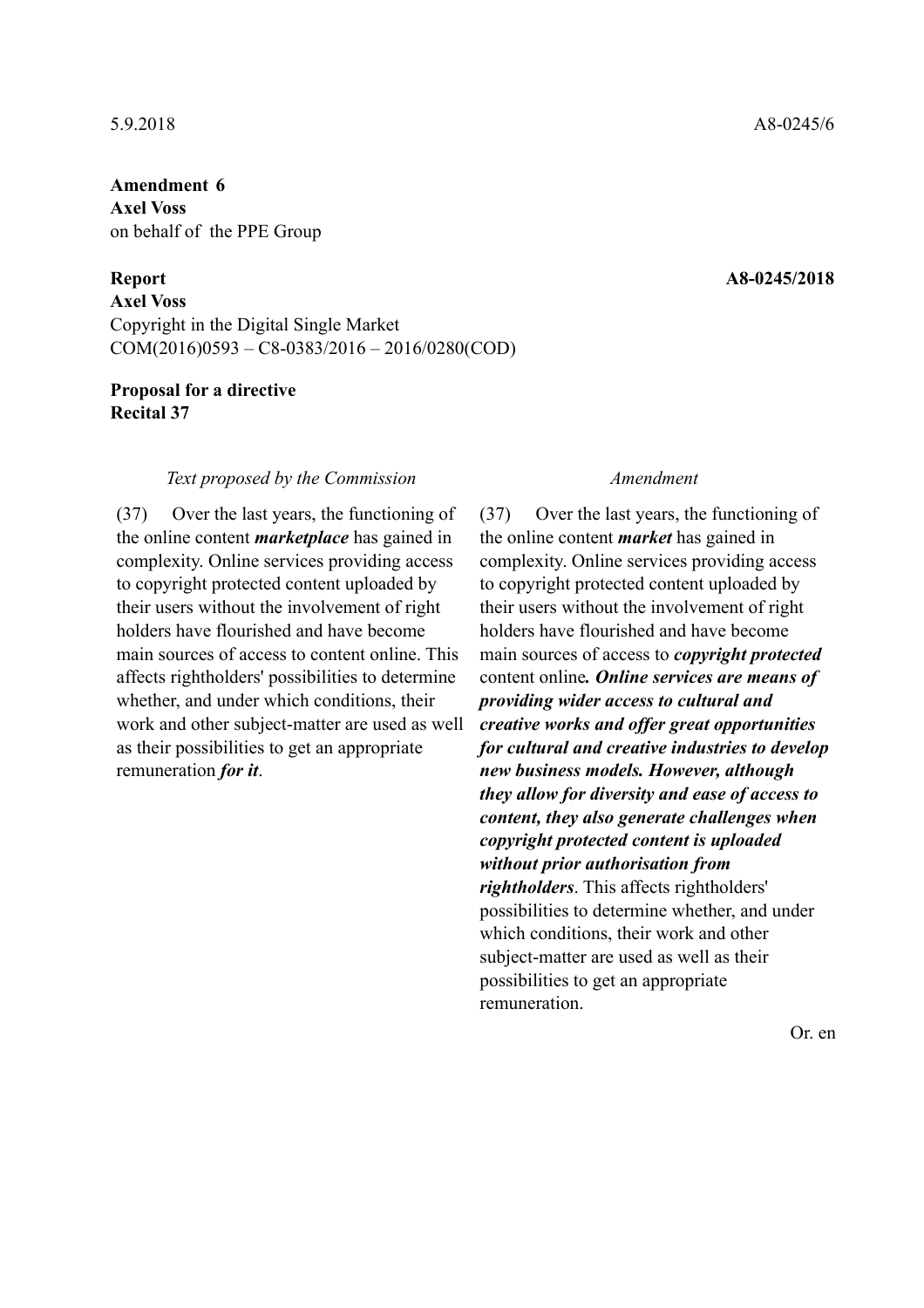**Amendment 7 Axel Voss**  on behalf of the PPE Group

**Report A8-0245/2018** 

**Axel Voss**  Copyright in the Digital Single Market COM(2016)0593 – C8-0383/2016 – 2016/0280(COD)

**Proposal for a directive Recital 37 a (new)** 

*Text proposed by the Commission Amendment*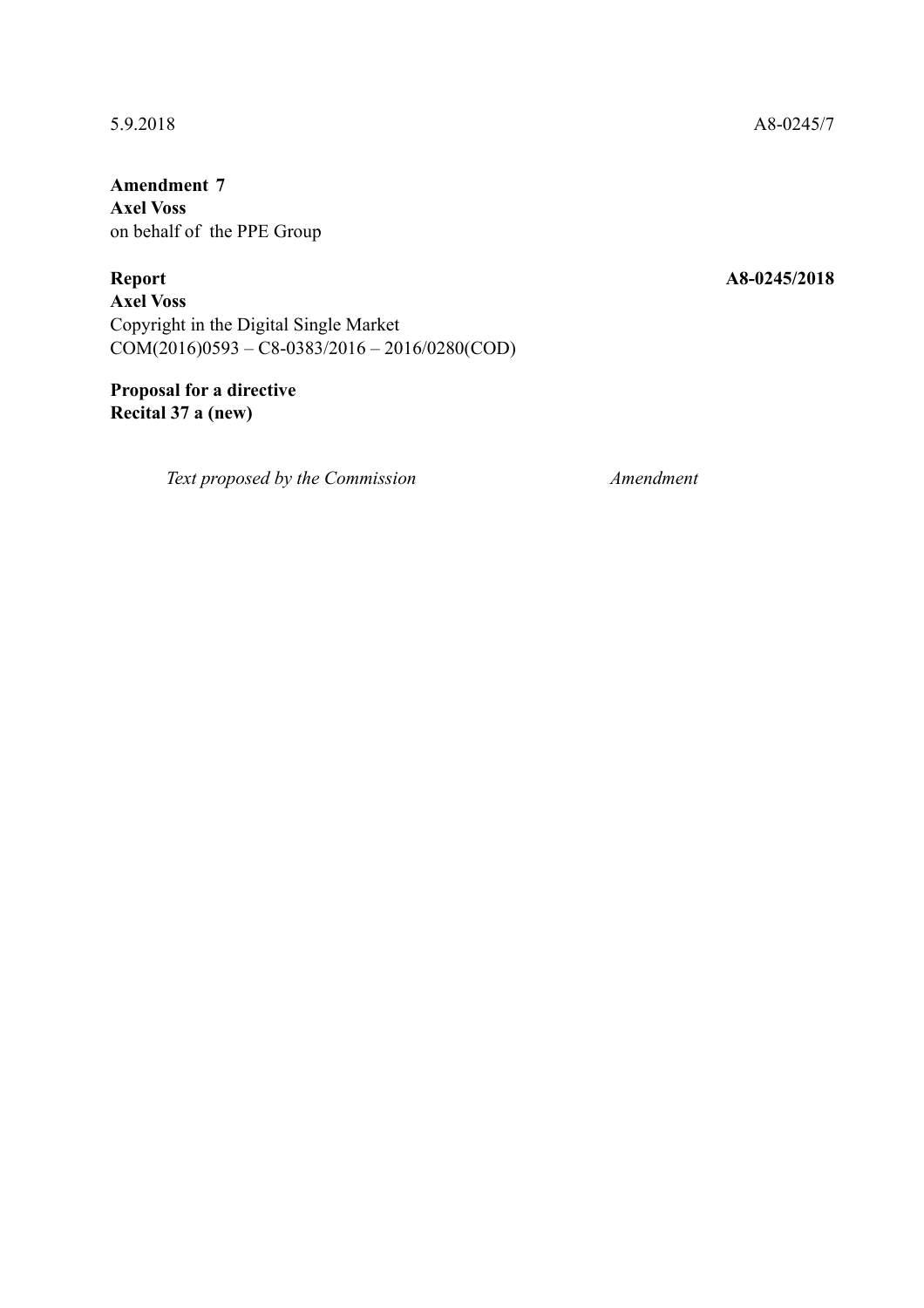*(37 a) Certain information society services, as part of their normal use, are designed to give access to the public to copyright protected content or other subject-matter uploaded by their users. The definition of an online content sharing service provider under this Directive shall cover information society service providers one of the main purposes of which is to store and give access to the public or to stream significant amounts of copyright protected content uploaded / made available by its users and that optimise content and promotes for profit making purposes, including amongst others displaying, tagging, curating, sequencing the uploaded works or other subject-matter, irrespective of the means used therefor, and therefore act in an active way. As a consequence, they cannot benefit from the liability exemption provided for in Article 14 of Directive 2000/31/EC. The definition of online content sharing service providers under this Directive does not cover microenterprises and small sized enterprises within the meaning of Title I of the Annex to Commission Recommendation 2003/361/EC and service providers that act in a non-commercial purpose capacity such as online encyclopaedia, and providers of online services where the content is uploaded with the authorisation of all right holders concerned, such as educational or scientific repositories. Providers of cloud services for individual use which do not provide direct access to the public, open source software developing platforms, and online market places whose main activity is online retail of physical goods, should not be considered online content sharing service providers within the meaning of this Directive.*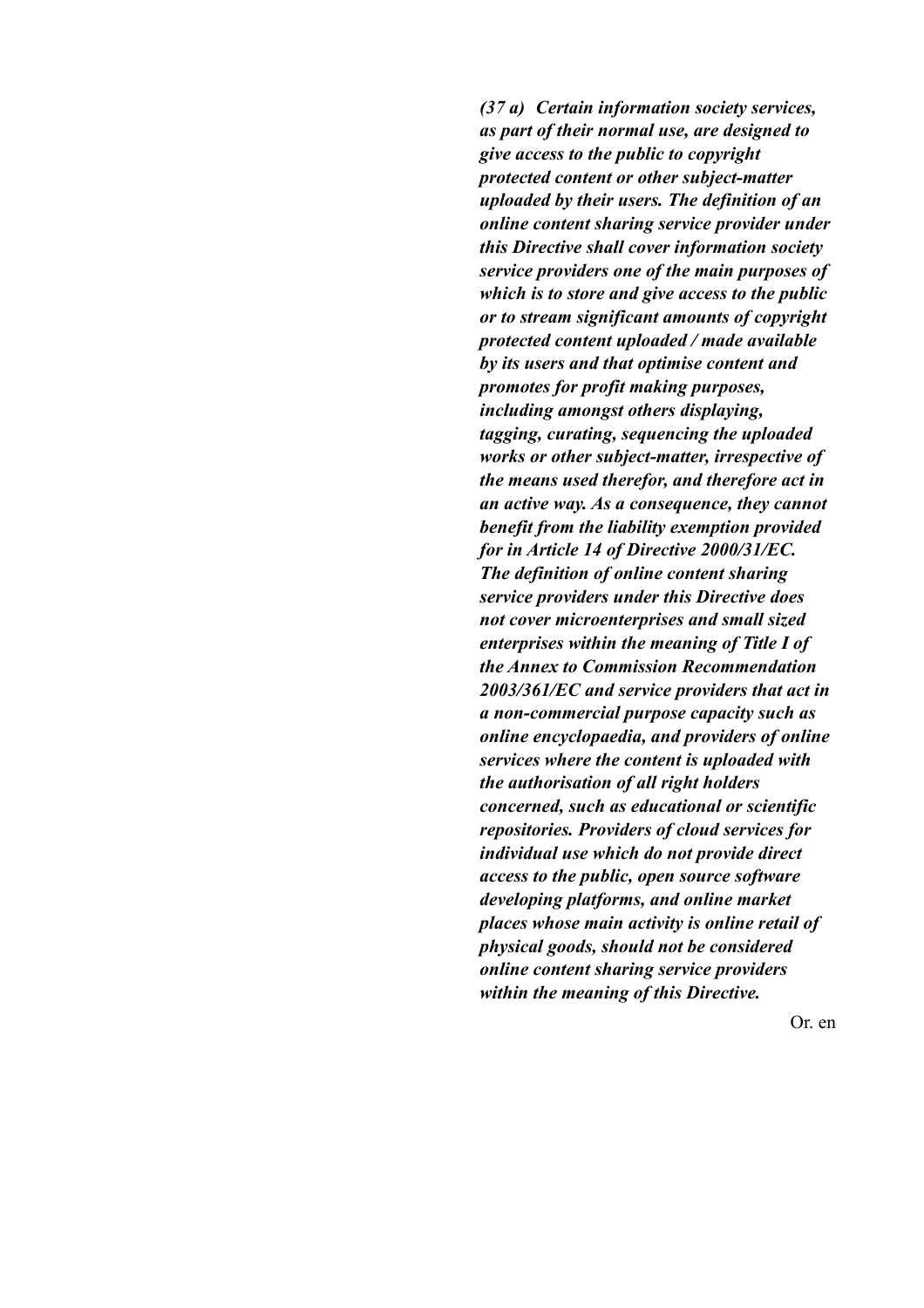**Amendment 8 Axel Voss**  on behalf of the PPE Group

**Axel Voss**  Copyright in the Digital Single Market COM(2016)0593 – C8-0383/2016 – 2016/0280(COD)

### **Proposal for a directive Recital 38 – paragraph 1**

### *Text proposed by the Commission Amendment*

*Where information society* service providers *store and provide access to the public to copyright protected works or other subjectmatter uploaded by their users, thereby going beyond the mere provision of physical facilities and performing* an act of communication to the public*, they are obliged to* conclude licensing agreements with rightholders*, unless they are eligible for* the liability *exemption provided in* Article *14 of Directive 2000/31/EC of the European Parliament and* of the *Council34* .

 $\mathcal{L}_\text{max}$  and  $\mathcal{L}_\text{max}$  and  $\mathcal{L}_\text{max}$  and  $\mathcal{L}_\text{max}$ 

*Online content sharing* service providers *perform* an act of communication to the public *and therefore are responsible for their content and should therefore* conclude *fair and appropriate* licensing agreements with rightholders*. Where licensing agreements are concluded, they should also cover, to the same extent and scope,* the liability *of users when they are acting in a non-commercial capacity. In accordance with* Article *11(2a) the responsibility of online content sharing providers pursuant to Article 13 does not extend to acts of hyperlinking with respect to press publications. The dialogue between stakeholders is essential in the digital world. They should define best practices to ensure the functioning of licensing agreements and cooperation between online content sharing service providers and rightholders. These best practices should take into account the extent* of the *copyright infringing content on the service*.

<sup>34</sup> Directive 2000/31/EC of the European Parliament and of the Council of 8 June 2000 on certain legal aspects of information society services, in particular electronic commerce, in the Internal Market (OJ L 178, 17.7.2000, p.  $1-16$ ).

<sup>34</sup> Directive 2000/31/EC of the European Parliament and of the Council of 8 June 2000 on certain legal aspects of information society services, in particular electronic commerce, in the Internal Market (OJ L 178, 17.7.2000, p.  $1-16$ ).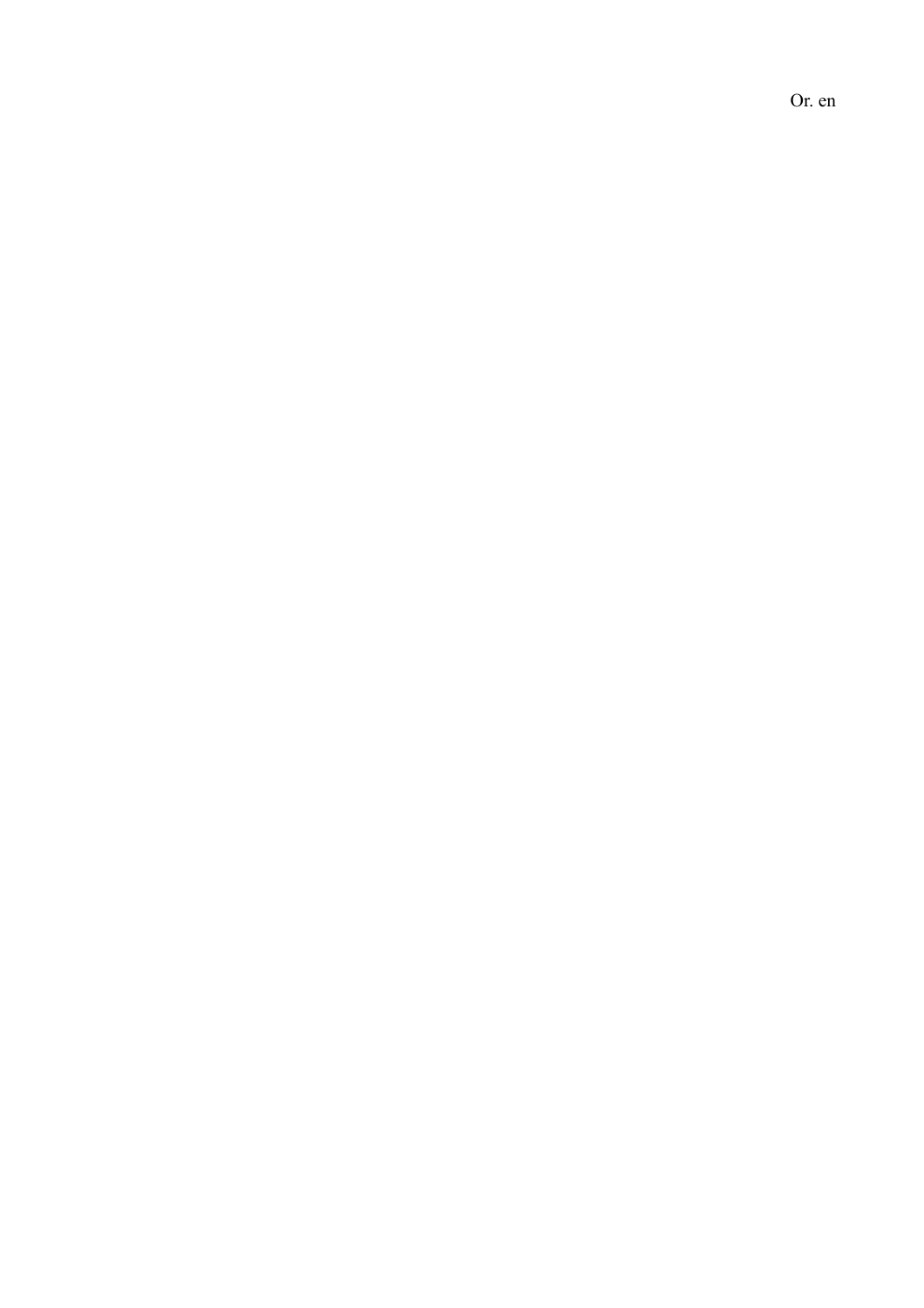**Amendment 9 Axel Voss**  on behalf of the PPE Group

**Axel Voss**  Copyright in the Digital Single Market COM(2016)0593 – C8-0383/2016 – 2016/0280(COD)

# **Proposal for a directive Recital 38 – paragraph 2**

*Text proposed by the Commission Amendment*

*deleted*

*In respect of Article 14, it is necessary to verify whether the service provider plays an active role, including by optimising the presentation of the uploaded works or subject-matter or promoting them, irrespective of the nature of the means used therefor.*

Or. en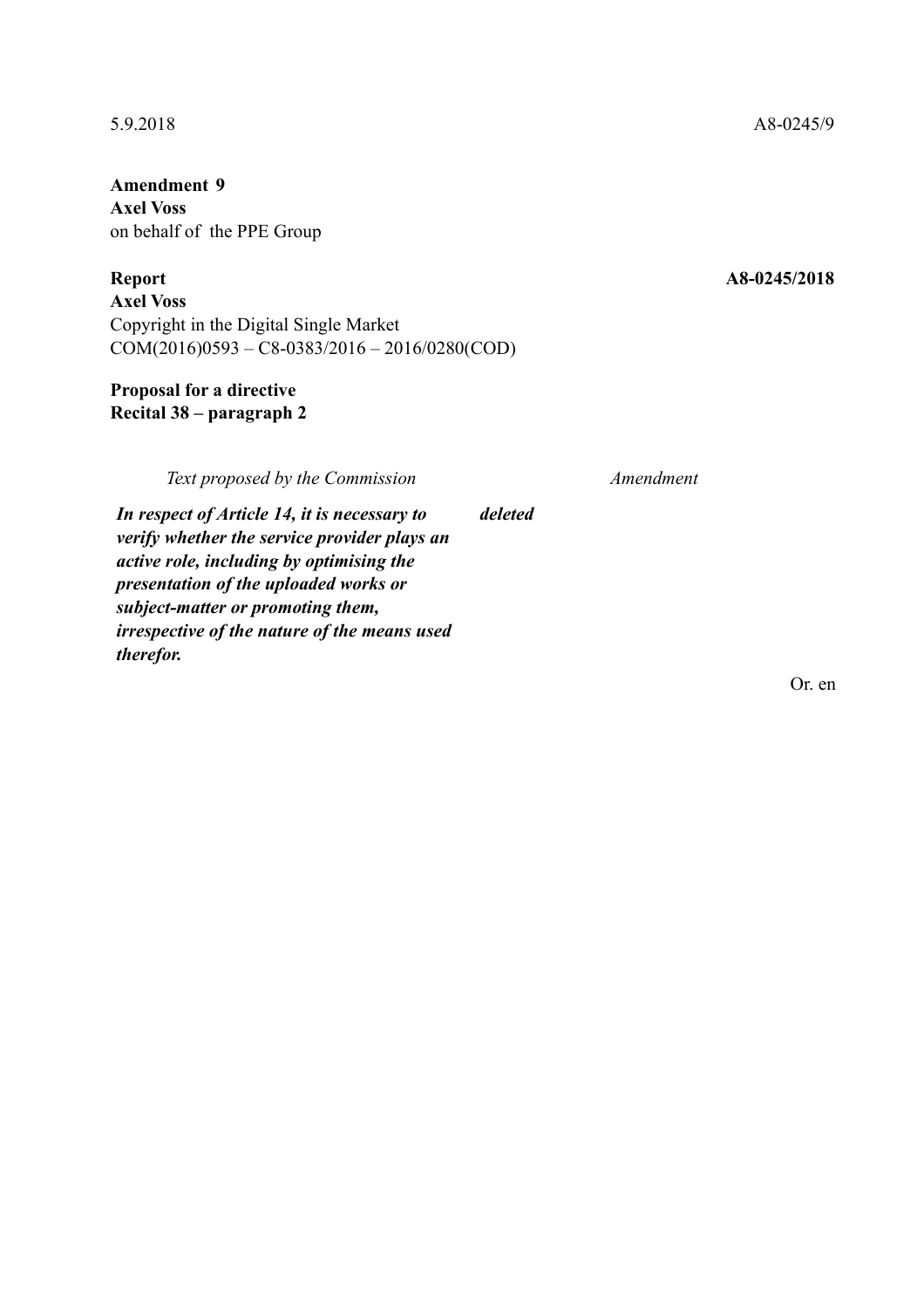**Axel Voss**  on behalf of the PPE Group

**Axel Voss**  Copyright in the Digital Single Market COM(2016)0593 – C8-0383/2016 – 2016/0280(COD)

### **Proposal for a directive Recital 38 – paragraph 3**

*Text proposed by the Commission Amendment*

*deleted*

*In order to ensure the functioning of any licensing agreement, information society service providers storing and providing access to the public to large amounts of copyright protected works or other subjectmatter uploaded by their users should take appropriate and proportionate measures to ensure protection of works or other subjectmatter, such as implementing effective technologies. This obligation should also apply when the information society service providers are eligible for the liability exemption provided in Article 14 of Directive 2000/31/EC.*

Or. en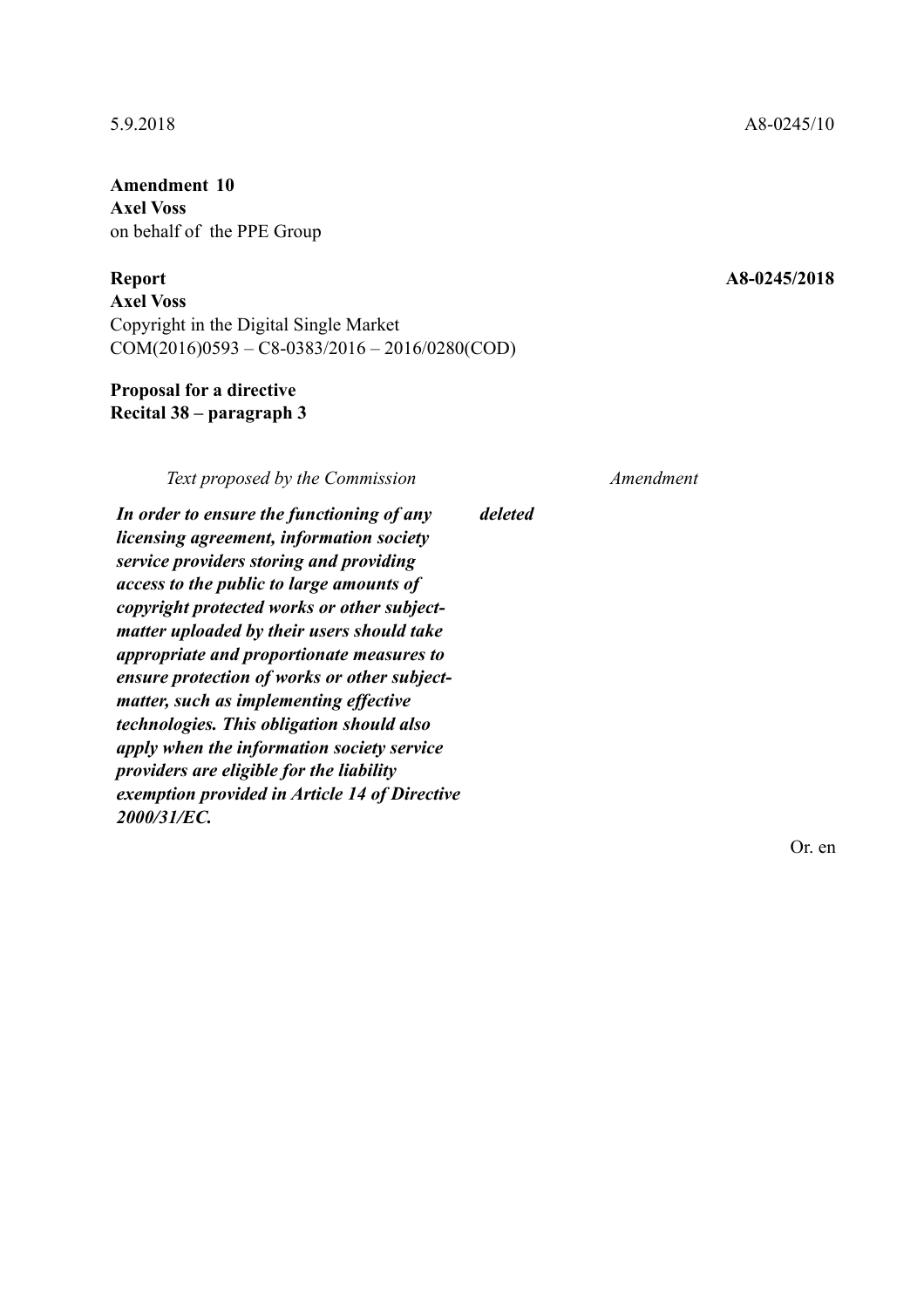# **Amendment 11 Axel Voss**  on behalf of the PPE Group

### **Report A8-0245/2018**

**Axel Voss**  Copyright in the Digital Single Market COM(2016)0593 – C8-0383/2016 – 2016/0280(COD)

### **Proposal for a directive Recital 39**

### *Text proposed by the Commission Amendment*

(39) *Collaboration between information society* service providers *storing and providing access to the public to large amounts of copyright* protected works or other *subject-matter uploaded by* their *users and rightholders is essential for the functioning of technologies, such as content recognition technologies. In such cases, rightholders should provide the necessary data to allow the* services *to identify their* content *and the services should be transparent towards rightholders with regard to the deployed technologies, to allow the assessment of their appropriateness. The services should in particular provide rightholders with information on the type of technologies used, the way they are operated and their success rate for the recognition of rightholders' content. Those technologies should also allow rightholders to get information from the information society* service providers *on the use of their content* covered by an *agreement*.

(39) *Member States should provide that where right holders do not wish to conclude licensing agreements, online content sharing* service providers *and right holders should cooperate in good faith in order to ensure that unauthorised* protected works or other *subject matter, are not available on* their services*. Cooperation between online* content service providers *and right holders should not lead to preventing the availability of noninfringing works or other protected subject matter, including those* covered by an *exception or limitation to copyright*.

5.9.2018 A8-0245/11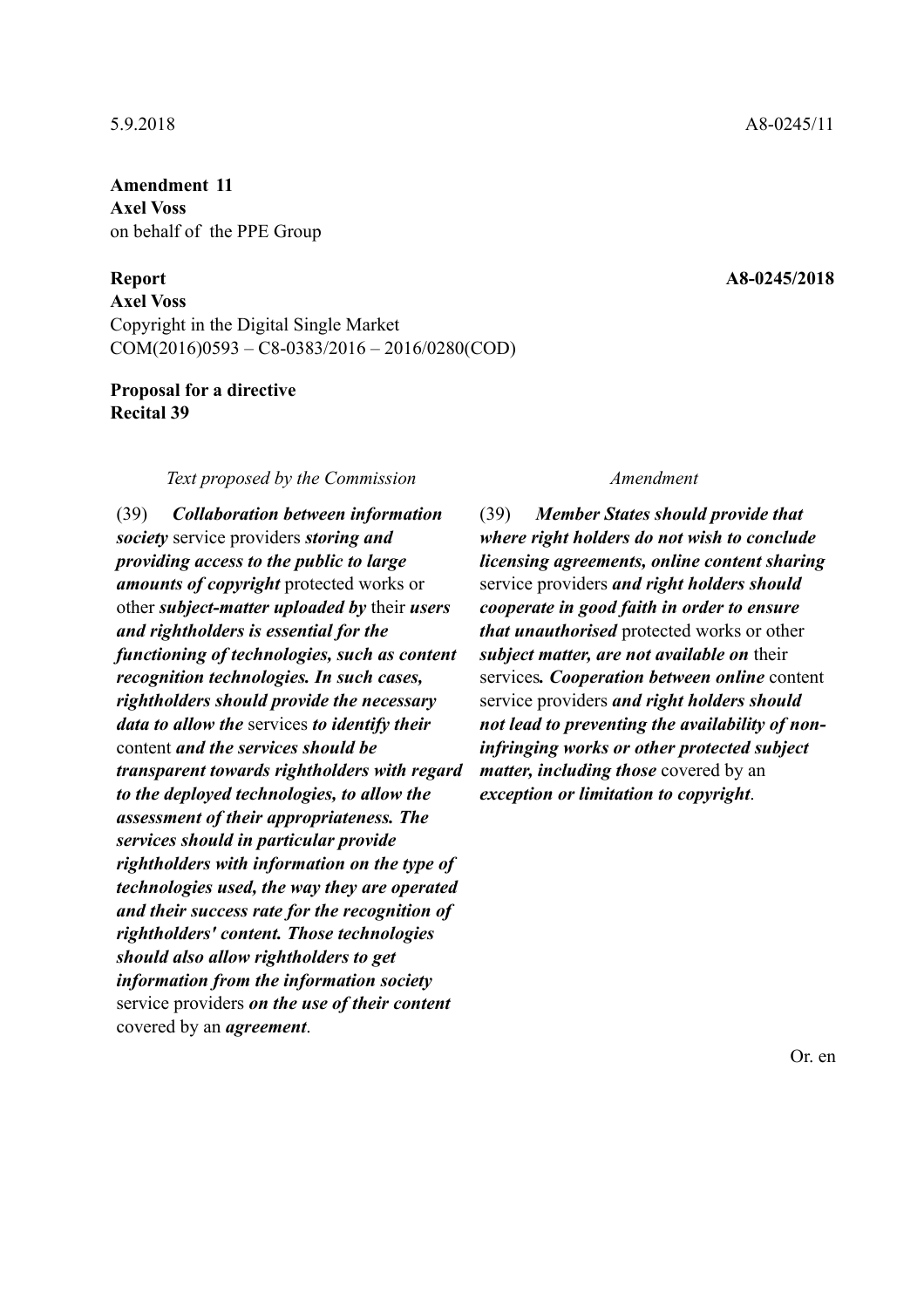**Amendment 12 Axel Voss**  on behalf of the PPE Group

**Report A8-0245/2018** 

**Axel Voss**  Copyright in the Digital Single Market COM(2016)0593 – C8-0383/2016 – 2016/0280(COD)

### **Proposal for a directive Recital 39 a (new)**

*Text proposed by the Commission Amendment*

*(39 a) Members States should ensure that online content sharing service providers referred to in paragraph 1 put in place effective and expeditious complaints and redress mechanisms that are available to users in case the cooperation referred to in paragraph 2a lead to unjustified removals of their content. Any complaint filed under such mechanism should be processed without undue delay. Right holders should reasonably justify their decisions to avoid arbitrary dismissal of complaints. Moreover, in accordance with Directive 95/46/EC, Directive 200/58/EC and the General Data Protection Regulation, the cooperation should not lead to any identification of individual users nor the processing of their personal data. Member States should also ensure that users have access to an independent body for the resolution of disputes as well as to court or other relevant judicial authority to assert the use of an exception or limitation to copyright rules.*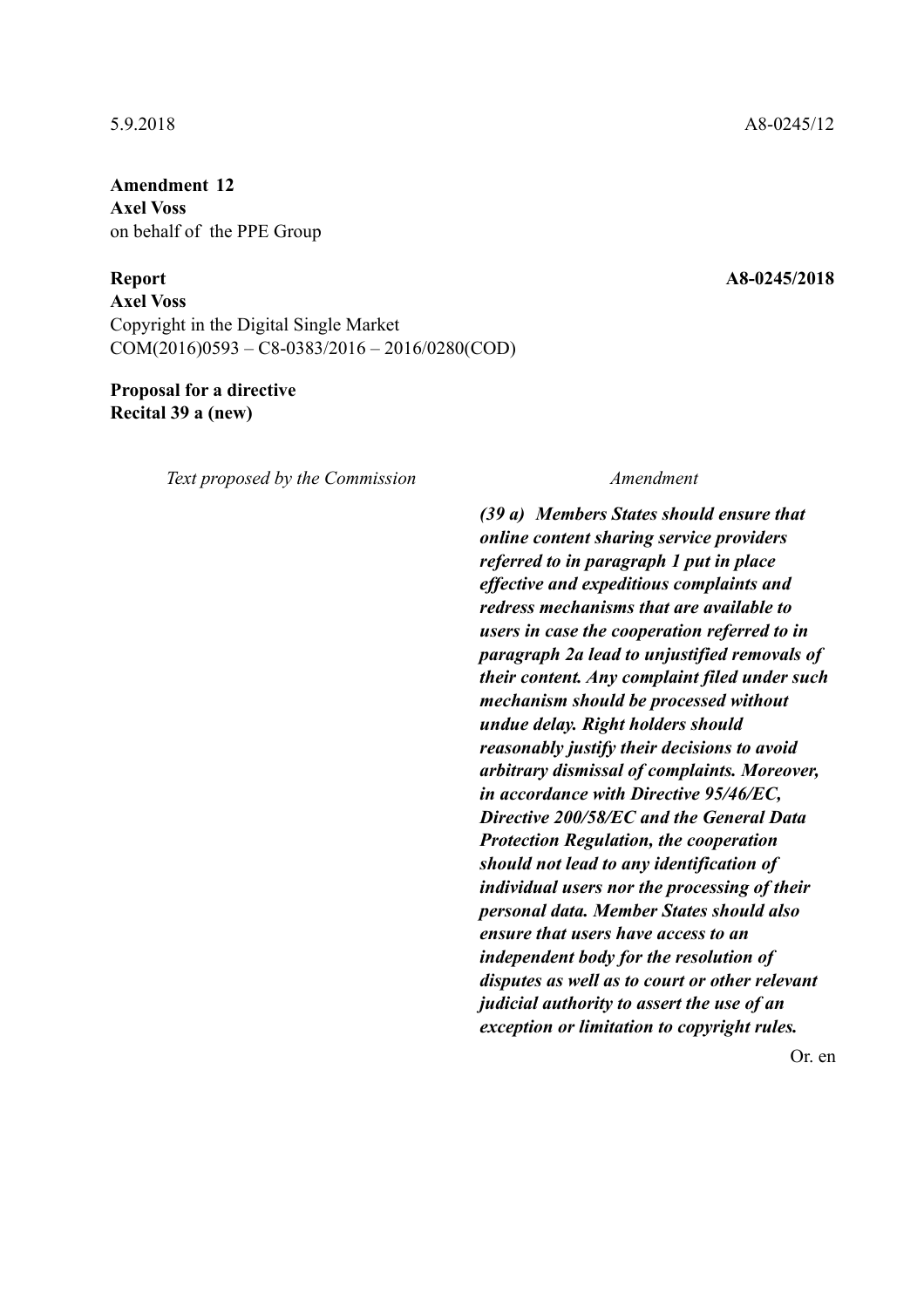**Amendment 13 Axel Voss**  on behalf of the PPE Group

**Report A8-0245/2018** 

**Axel Voss**  Copyright in the Digital Single Market COM(2016)0593 – C8-0383/2016 – 2016/0280(COD)

# **Proposal for a directive Recital 39 b (new)**

*Text proposed by the Commission Amendment*

*(39 b) As soon as possible after the entry into force of this Directive, the Commission and the Members States should organise dialogues between stakeholders to harmonise and to define best practices. They should issue guidance to ensure the functioning of licensing agreements and on cooperation between online content sharing service providers and right holders for the use of their works or other subject matter within the meaning of this Directive. When defining best practices, special account should be taken of fundamental rights, the use of exceptions and limitations. Special focus should also be given to ensuring that the burden on SMEs remain appropriate and that automated blocking of content is avoided.*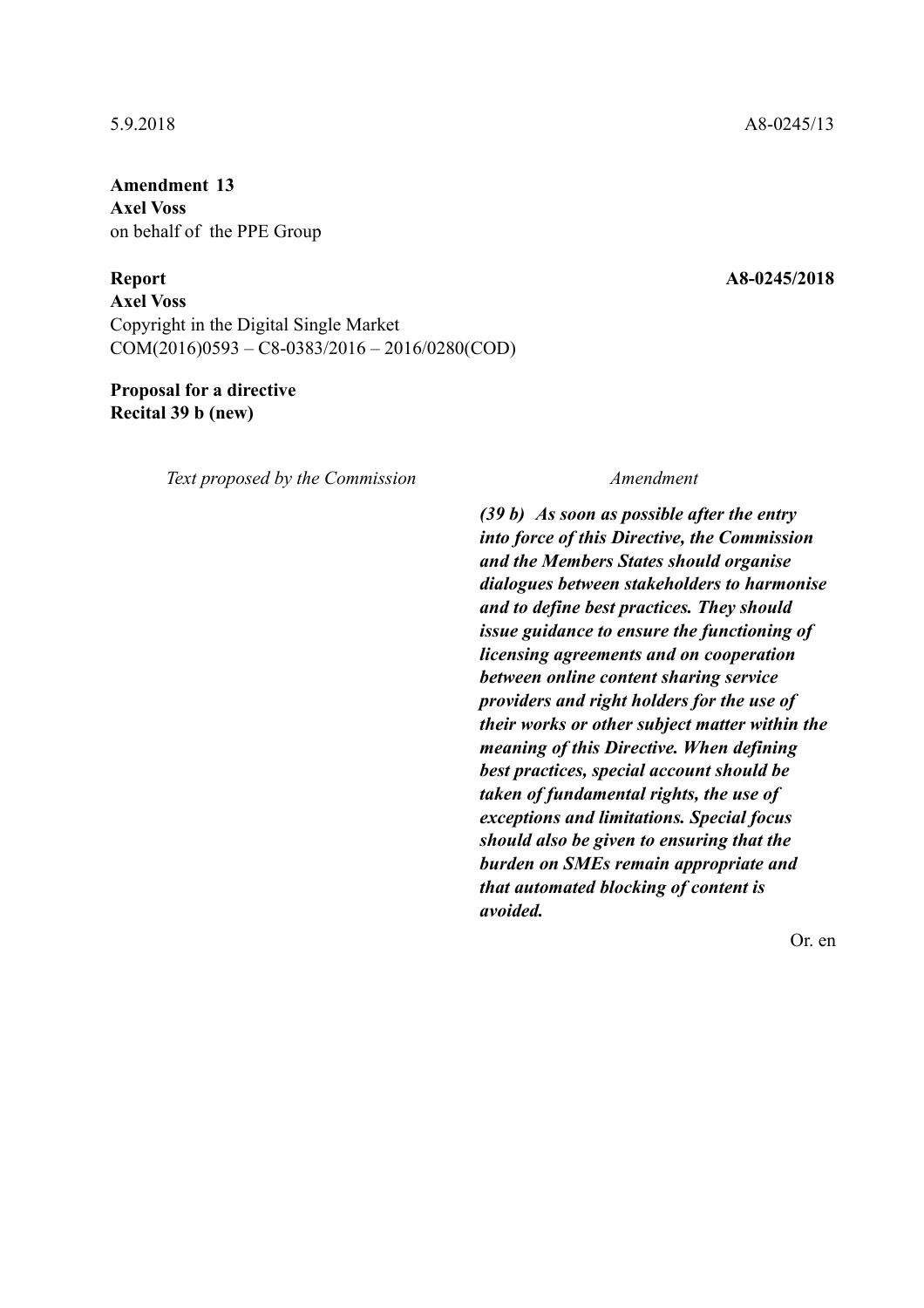# **Amendment 14 Axel Voss**  on behalf of the PPE Group

**Axel Voss**  Copyright in the Digital Single Market COM(2016)0593 – C8-0383/2016 – 2016/0280(COD)

### **Proposal for a directive Article 2 – paragraph 4 a (new)**

*Text proposed by the Commission Amendment*

*(4 a) 'online content sharing service provider' means a provider of an information society service one of the main purposes of which is to store and give access to the public to a significant amount of copyright protected works or other protected subjectmatter uploaded by its users, which the service optimises and promotes for profit making purposes. Microenterprises and small-sized enterprises within the meaning of Title I of the Annex to Commission Recommendation 2003/361/EC and services acting in a non-commercial purpose capacity such as online encyclopaedia, and providers of online services where the content is uploaded with the authorisation of all right holders concerned, such as educational or scientific repositories, shall not be considered online content sharing service providers within the meaning of this Directive. Providers of cloud services for individual use which do not provide direct access to the public, open source software developing platforms, and online market places whose main activity is online retail of physical goods, should not be considered online content sharing service providers within the meaning of this Directive;*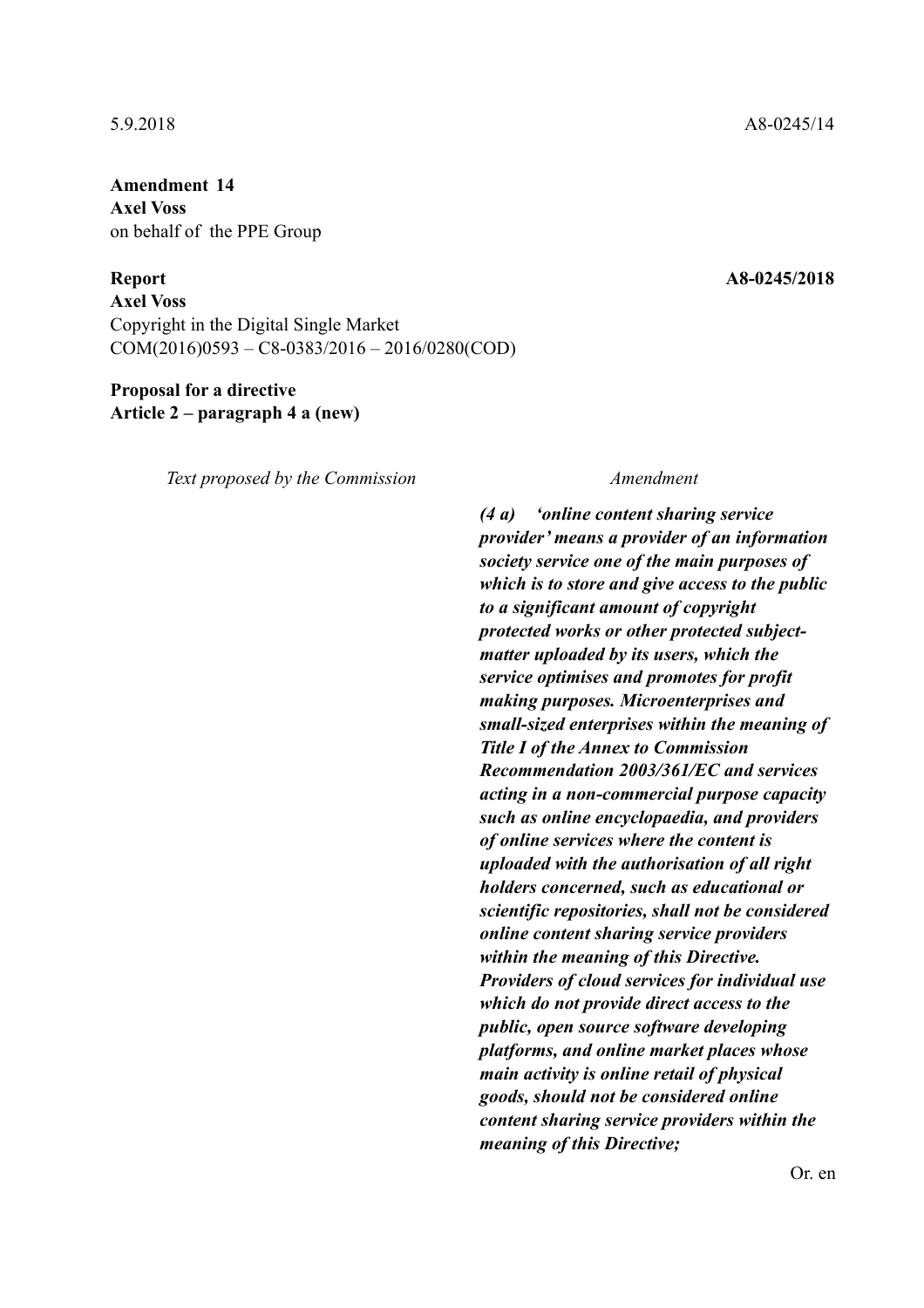**Amendment 15 Axel Voss**  on behalf of the PPE Group

**Axel Voss**  Copyright in the Digital Single Market COM(2016)0593 – C8-0383/2016 – 2016/0280(COD)

# **Proposal for a directive Article 11 – paragraph 1**

### *Text proposed by the Commission Amendment*

1. Member States shall provide publishers of press publications with the rights provided for in Article 2 and Article 3(2) of Directive 2001/29/EC for the digital use of their press publications.

1. Member States shall provide publishers of press publications with the rights provided for in Article 2 and Article 3(2) of Directive 2001/29/EC *so that they may obtain fair and proportionate remuneration* for the digital use of their press publications *by information society service providers*.

Or. en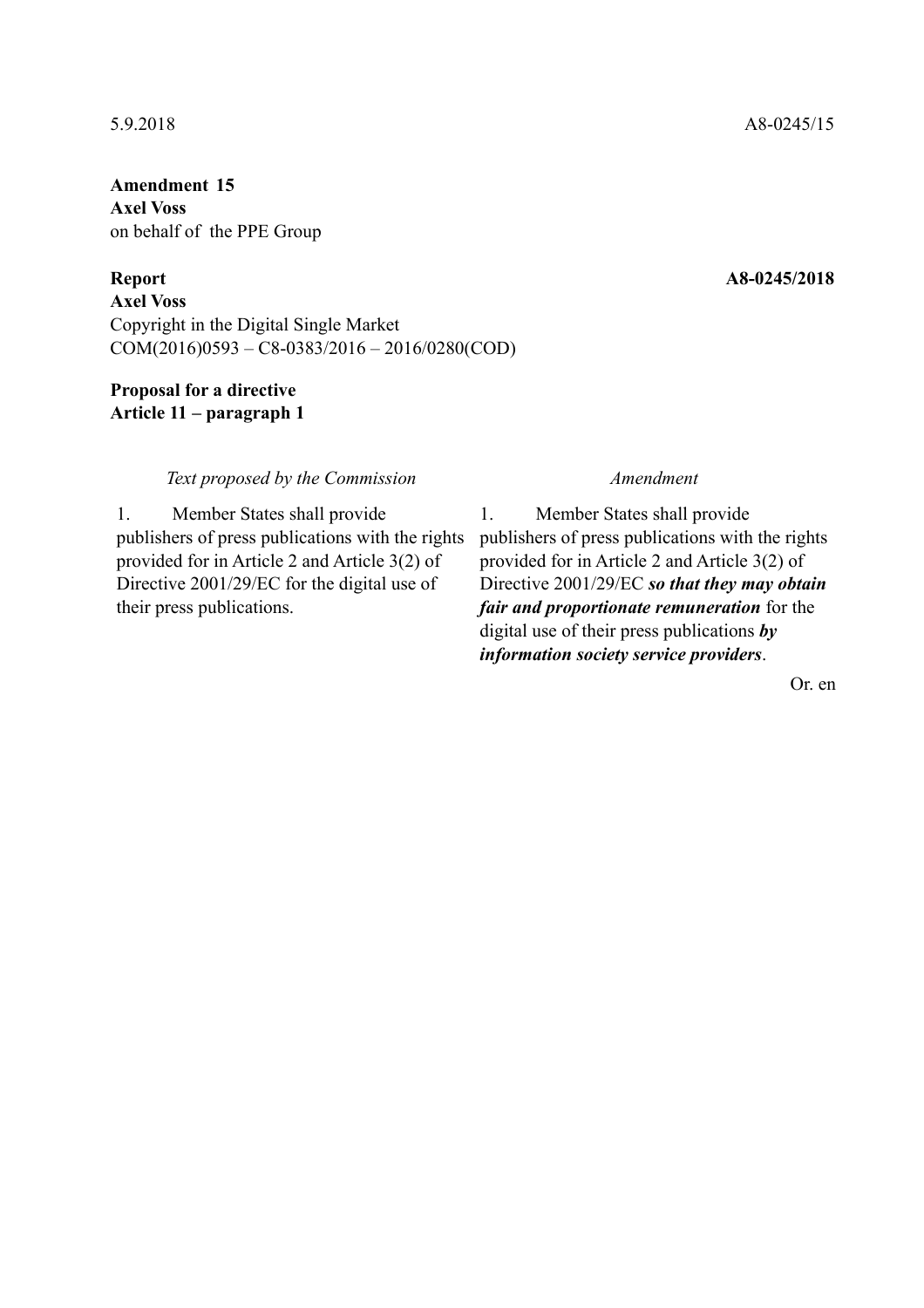**Amendment 16 Axel Voss**  on behalf of the PPE Group

**Report A8-0245/2018 Axel Voss**  Copyright in the Digital Single Market COM(2016)0593 – C8-0383/2016 – 2016/0280(COD)

# **Proposal for a directive Article 11 – paragraph 1 a (new)**

*Text proposed by the Commission Amendment*

*1 a. The rights referred to in paragraph 1 shall not prevent legitimate private andnoncommercial use of press publications by individual users.*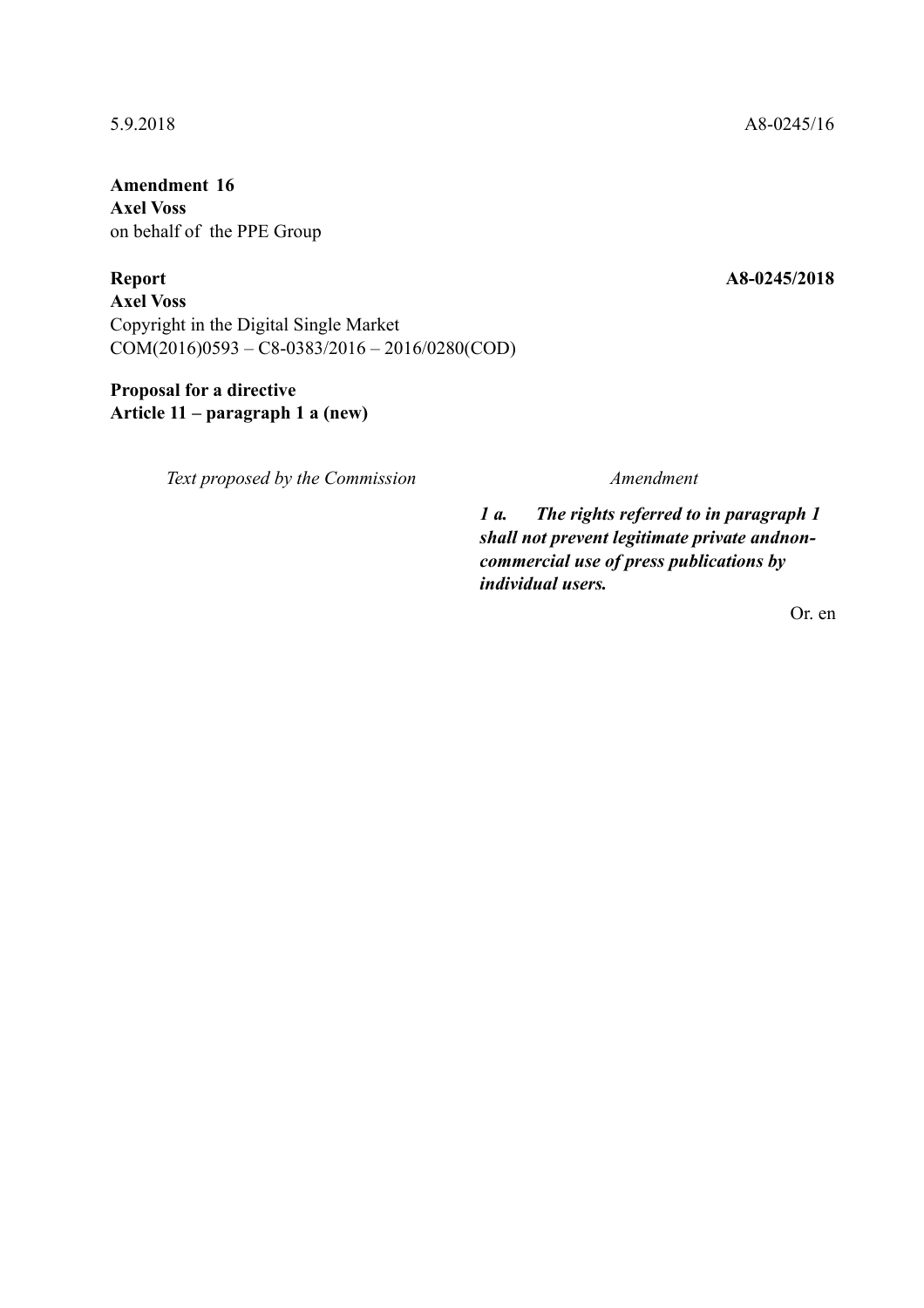# **Amendment 17 Axel Voss**  on behalf of the PPE Group

**Axel Voss**  Copyright in the Digital Single Market COM(2016)0593 – C8-0383/2016 – 2016/0280(COD)

### **Proposal for a directive Article 11 – paragraph 2**

### *Text proposed by the Commission Amendment*

2. The rights referred to in paragraph 1 shall leave intact and shall in no way affect any rights provided for in Union law to authors and other rightholders, in respect of the works and other subject-matter incorporated in a press publication. Such rights may not be invoked against those authors and other rightholders and, in particular, may not deprive them of their right to exploit their works and other subject-matter independently from the press publication in which they are incorporated.

2. The rights referred to in paragraph 1 shall leave intact and shall in no way affect any rights provided for in Union law to authors and other rightholders, in respect of the works and other subject-matter incorporated in a press publication. Such rights may not be invoked against those authors and other rightholders and, in particular, may not deprive them of their right to exploit their works and other subject-matter independently from the press publication in which they are incorporated.

Or. en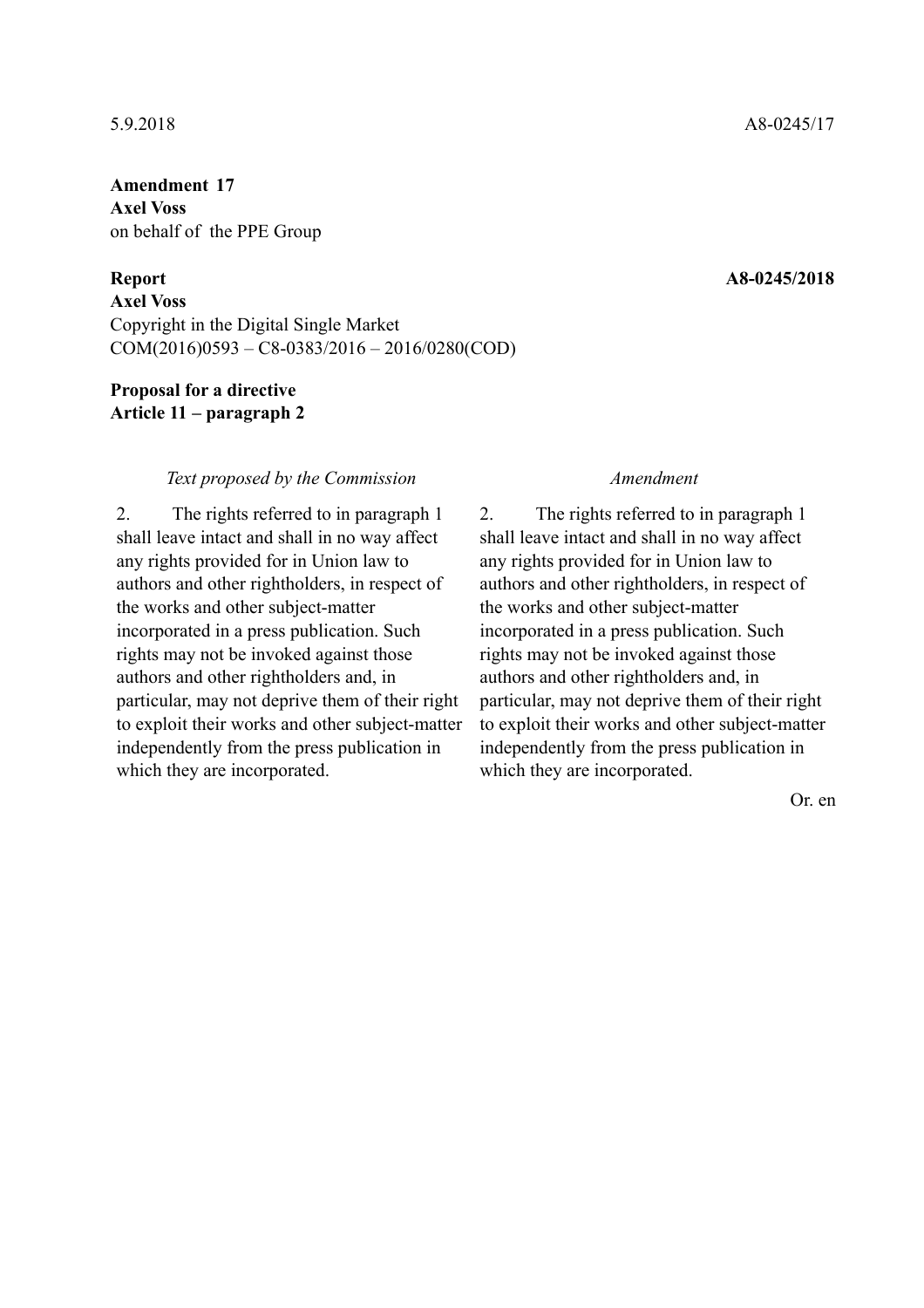**Amendment 18 Axel Voss**  on behalf of the PPE Group

**Report A8-0245/2018 Axel Voss**  Copyright in the Digital Single Market COM(2016)0593 – C8-0383/2016 – 2016/0280(COD)

# **Proposal for a directive Article 11 – paragraph 2 a (new)**

*Text proposed by the Commission Amendment*

*2 a. The rights referred to in paragraph 1 shall not extend to mere hyperlinks, which are accompanied by individual words.*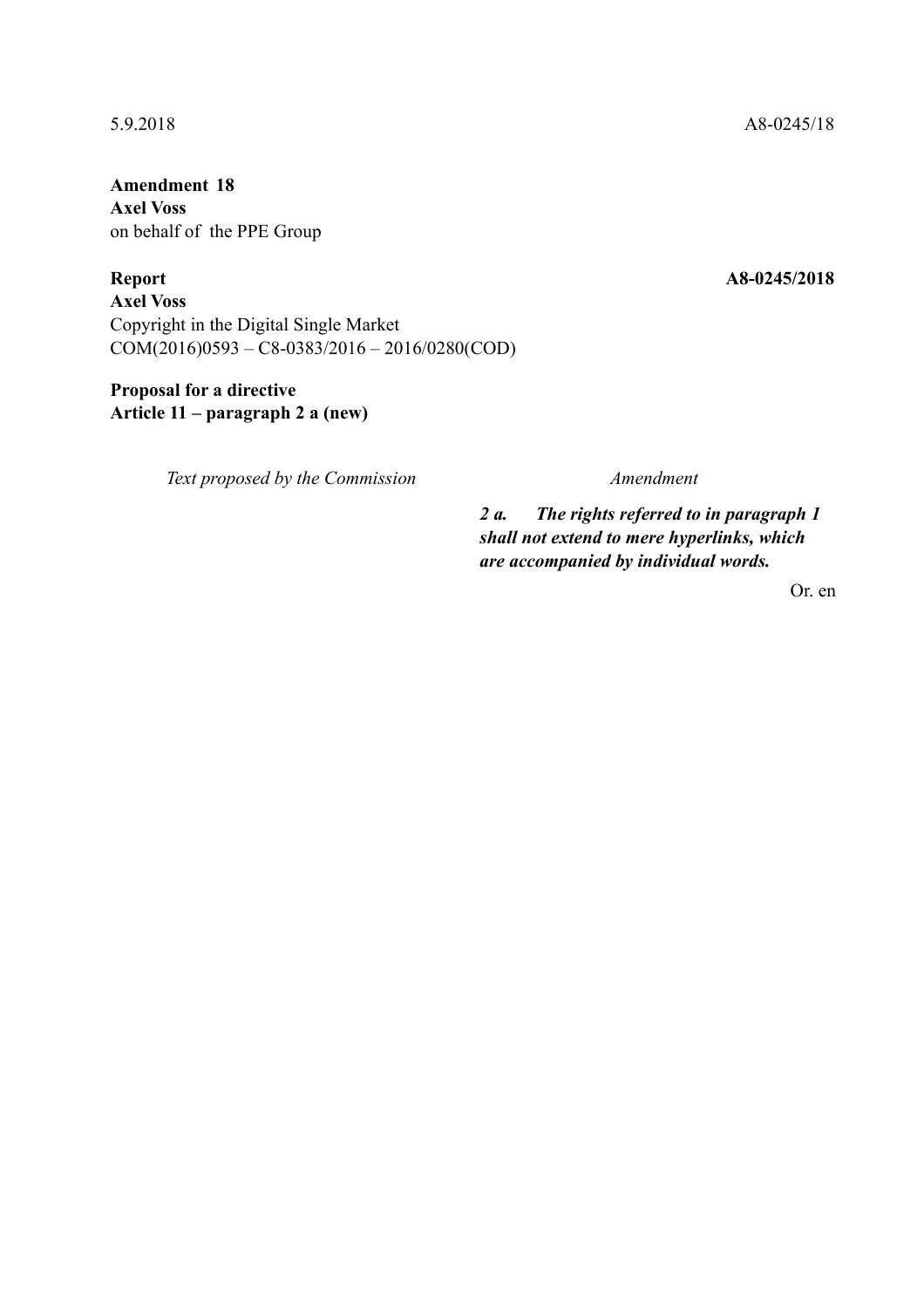# **Amendment 19 Axel Voss**  on behalf of the PPE Group

**Axel Voss**  Copyright in the Digital Single Market COM(2016)0593 – C8-0383/2016 – 2016/0280(COD)

# **Proposal for a directive Article 11 – paragraph 3**

### *Text proposed by the Commission Amendment*

3. Articles 5 to 8 of Directive 2001/29/ EC and Directive 2012/28/EU shall apply mutatis mutandis in respect of the rights referred to in paragraph 1.

3. Articles 5 to 8 of Directive 2001/29/ EC and Directive 2012/28/EU shall apply mutatis mutandis in respect of the rights referred to in paragraph 1.

Or. en

### 5.9.2018 A8-0245/19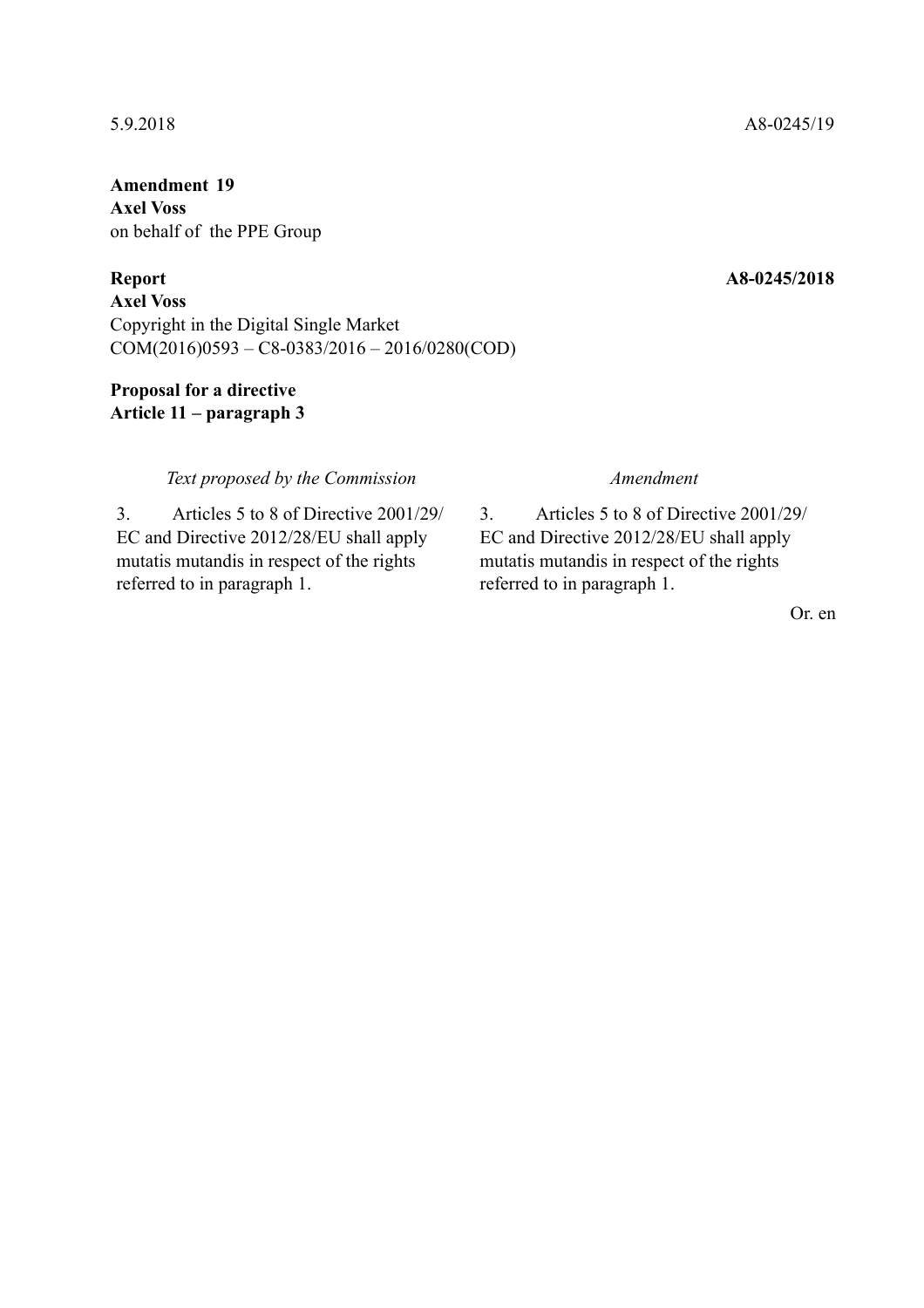# **Amendment 20 Axel Voss**  on behalf of the PPE Group

**Axel Voss**  Copyright in the Digital Single Market COM(2016)0593 – C8-0383/2016 – 2016/0280(COD)

# **Proposal for a directive Article 11 – paragraph 4**

### *Text proposed by the Commission Amendment*

4. The rights referred to in paragraph 1 shall expire *20* years after the publication of the press publication. This term shall be calculated from the first day of January of the year following the date of publication.

4. The rights referred to in paragraph 1 shall expire *5* years after the publication of the press publication. This term shall be calculated from the first day of January of the year following the date of publication. *The right referred to in paragraph 1 shall not apply with retroactive effect.*

Or. en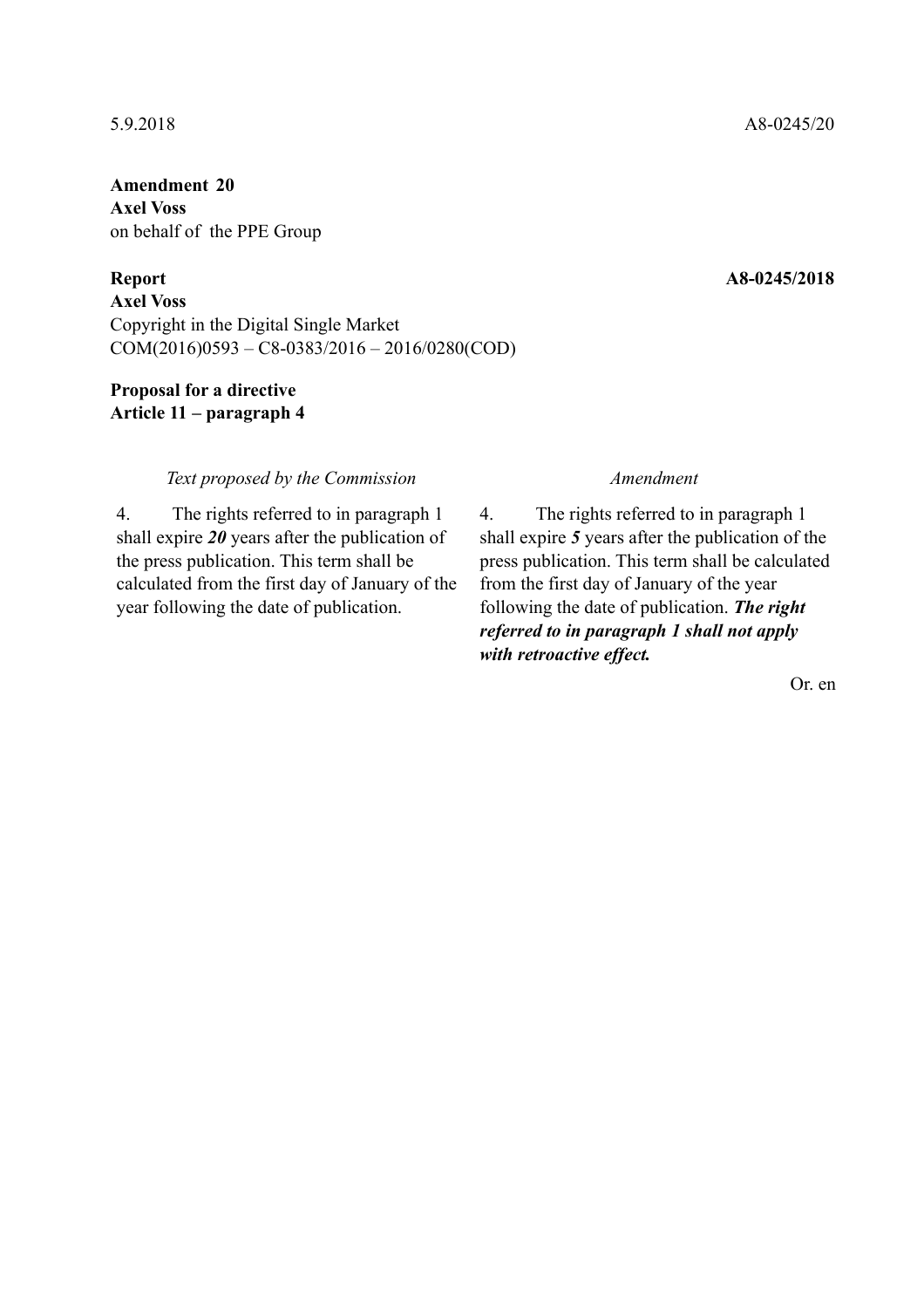**Amendment 21 Axel Voss**  on behalf of the PPE Group

**Report A8-0245/2018** 

**Axel Voss**  Copyright in the Digital Single Market COM(2016)0593 – C8-0383/2016 – 2016/0280(COD)

# **Proposal for a directive Article 11 – paragraph 4 a (new)**

*Text proposed by the Commission Amendment*

*4 a. Member States shall ensure that authors, receive an appropriate share of the additional revenues press publishers receive for the use of a press publication by information society service providers.*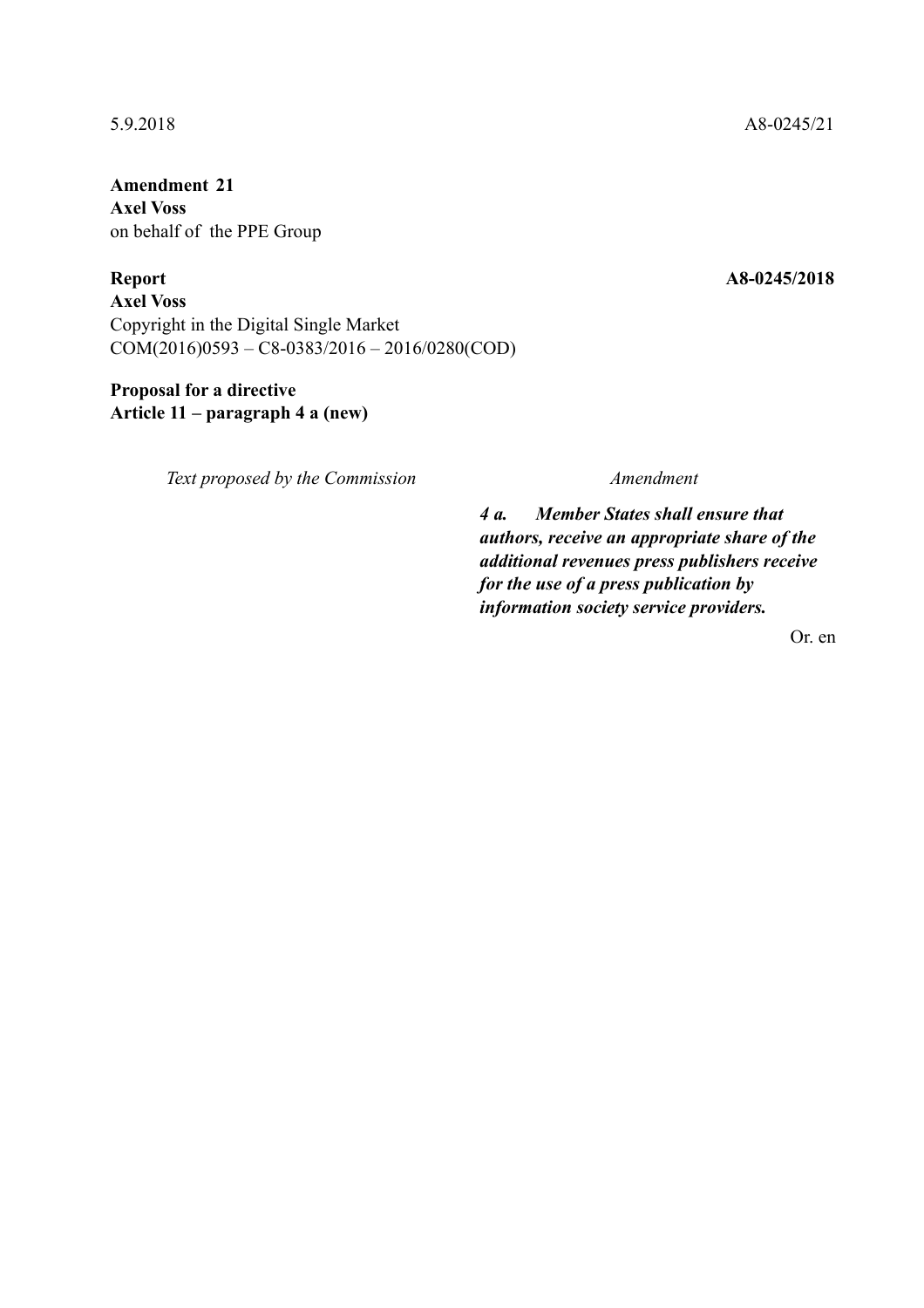**Amendment 22 Axel Voss**  on behalf of the PPE Group

**Axel Voss**  Copyright in the Digital Single Market COM(2016)0593 – C8-0383/2016 – 2016/0280(COD)

# **Proposal for a directive Article 13 – title**

### *Text proposed by the Commission Amendment*

Use of protected content by *information society* service providers storing and giving access to large amounts of works and other subject-matter uploaded by their users

Use of protected content by *online content sharing* service providers storing and giving access to large amounts of works and other subject-matter uploaded by their users

Or. en

### 5.9.2018 A8-0245/22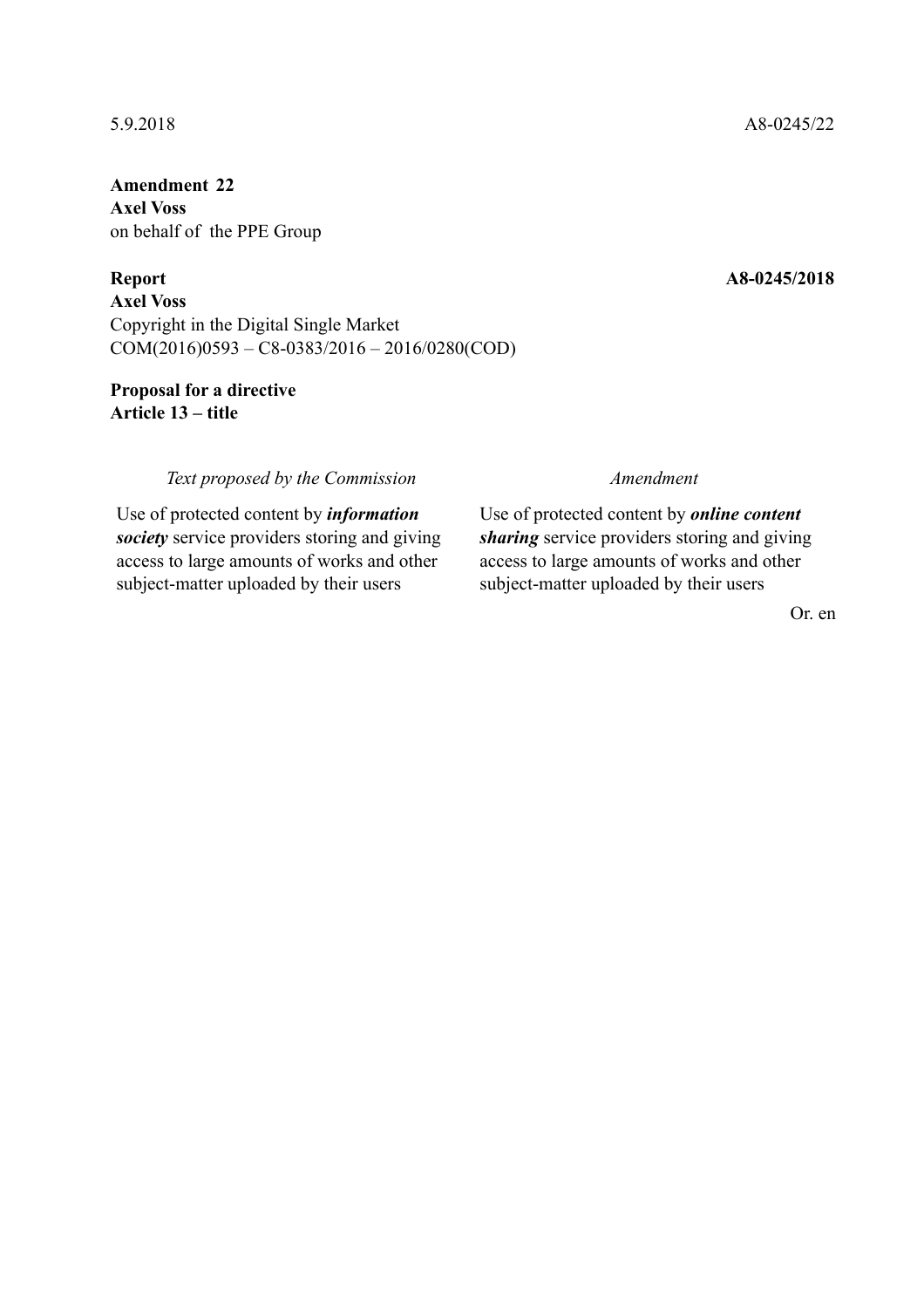**Amendment 23 Axel Voss**  on behalf of the PPE Group

**Axel Voss**  Copyright in the Digital Single Market COM(2016)0593 – C8-0383/2016 – 2016/0280(COD)

### **Proposal for a directive Article 13 – paragraph 1**

### *Text proposed by the Commission Amendment*

1. *Information society* service providers *that store and provide* to the public *access to large amounts of works or other subjectmatter uploaded by their users shall, in cooperation with rightholders, take measures to ensure the functioning of agreements concluded with rightholders for the use of their works or other subject-matter or to prevent the availability on their services of works or other subject-matter identified by rightholders through the cooperation with the service providers. Those measures, such as the use of effective content recognition technologies,* shall *be* appropriate *and proportionate. The service providers shall provide rightholders with adequate information on the functioning and the deployment of the measures, as well as, when relevant, adequate reporting on the recognition and use of the works and other subject-matter*.

1. *1.Without prejudice to Article 3(1) and (2) of Directive 2001/29/EC, online content sharing* service providers *perform an act of communication* to the public*. They* shall *therefore conclude fair and* appropriate *licensing agreements with right holders*.

Or. en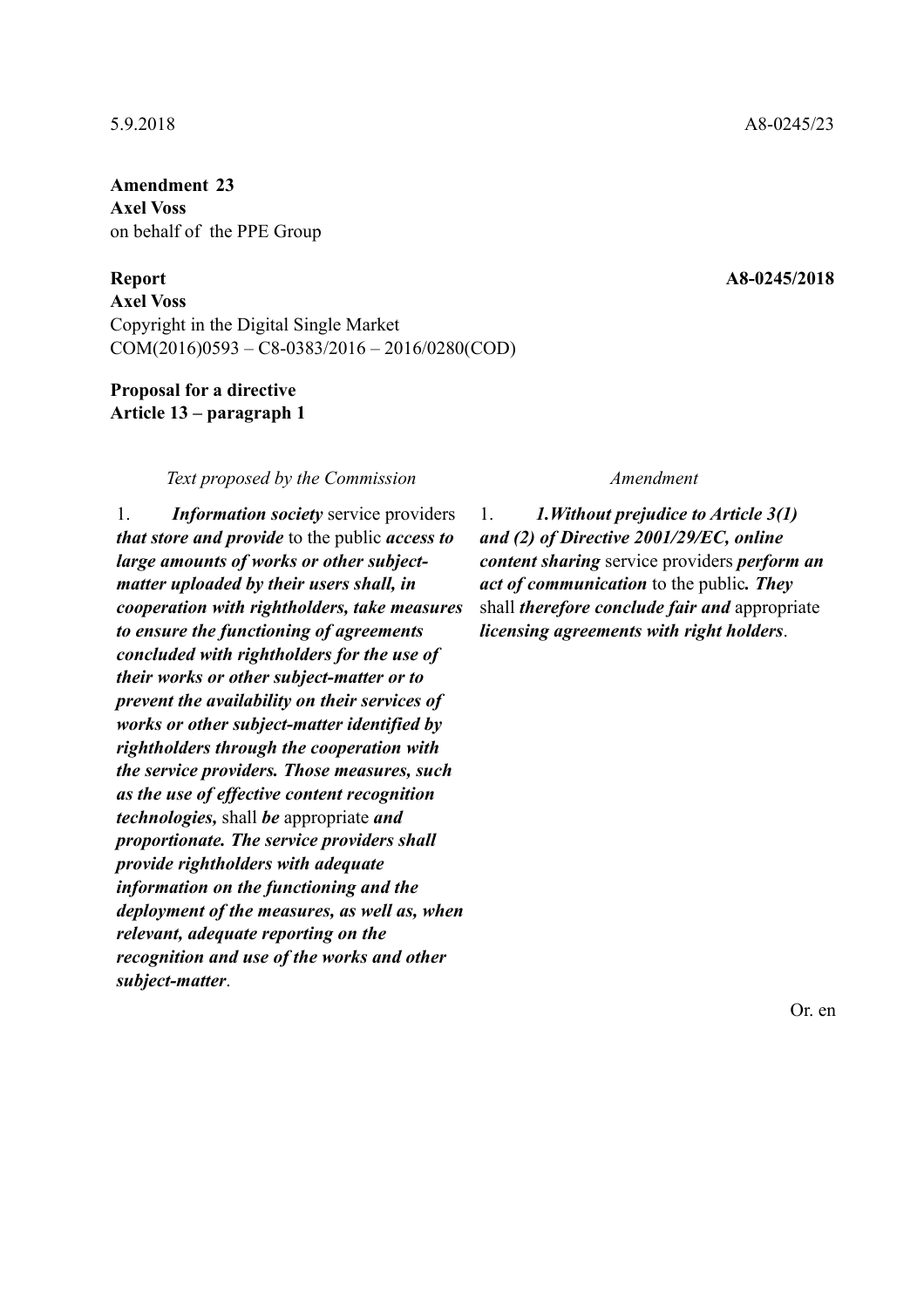**Amendment 24 Axel Voss**  on behalf of the PPE Group

**Axel Voss**  Copyright in the Digital Single Market COM(2016)0593 – C8-0383/2016 – 2016/0280(COD)

### **Proposal for a directive Article 13 – paragraph 2**

*Text proposed by the Commission Amendment*

2. *Member States shall ensure that the* service providers referred to in paragraph 1 *put in place complaints and redress mechanisms that are available to* users *in case of disputes over the application of the measures referred to in paragraph 1*.

2. *Licensing agreements which are concluded by online content sharing* service providers *with right holders for the acts of communication* referred to in paragraph 1*, shall cover the liability for works uploaded by the* users *of such online content sharing services in line with the terms and conditions set out in the licensing agreement, provided that such users do not act for commercial purposes*.

Or. en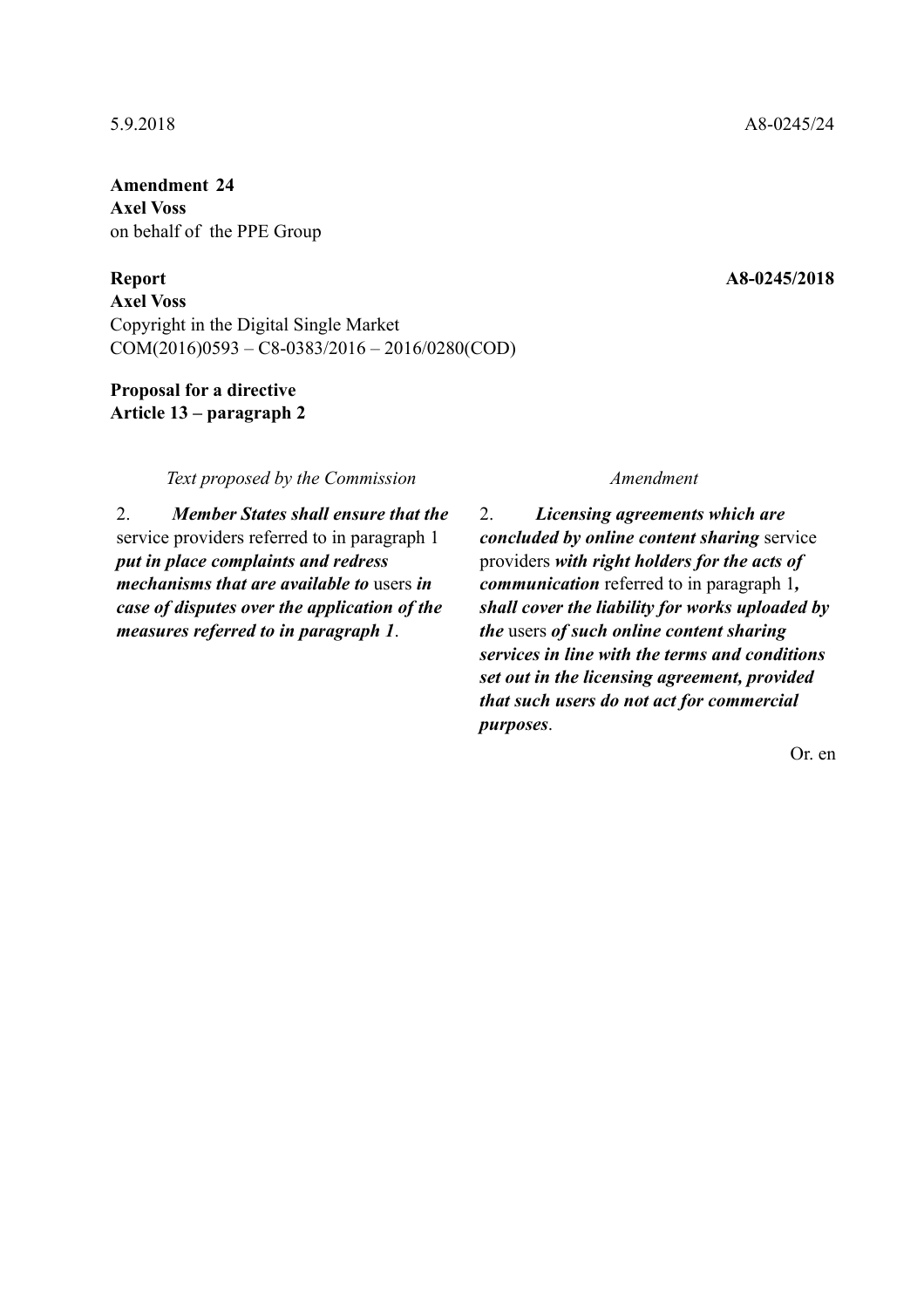**Amendment 25 Axel Voss**  on behalf of the PPE Group

**Axel Voss**  Copyright in the Digital Single Market COM(2016)0593 – C8-0383/2016 – 2016/0280(COD)

# **Proposal for a directive Article 13 – paragraph 2 a (new)**

*Text proposed by the Commission Amendment*

*2 a. Member States shall provide that where right holders do not wish to conclude licensing agreements, online content sharing service providers and right holders shall cooperate in good faith in order to ensure that unauthorised protected works or other subject matter are not available on their services. Cooperation between online content service providers and right holders shall not lead to preventing the availability of noninfringing works or other protected subject matter, including those covered by an exception or limitation to copyright.*

Or. en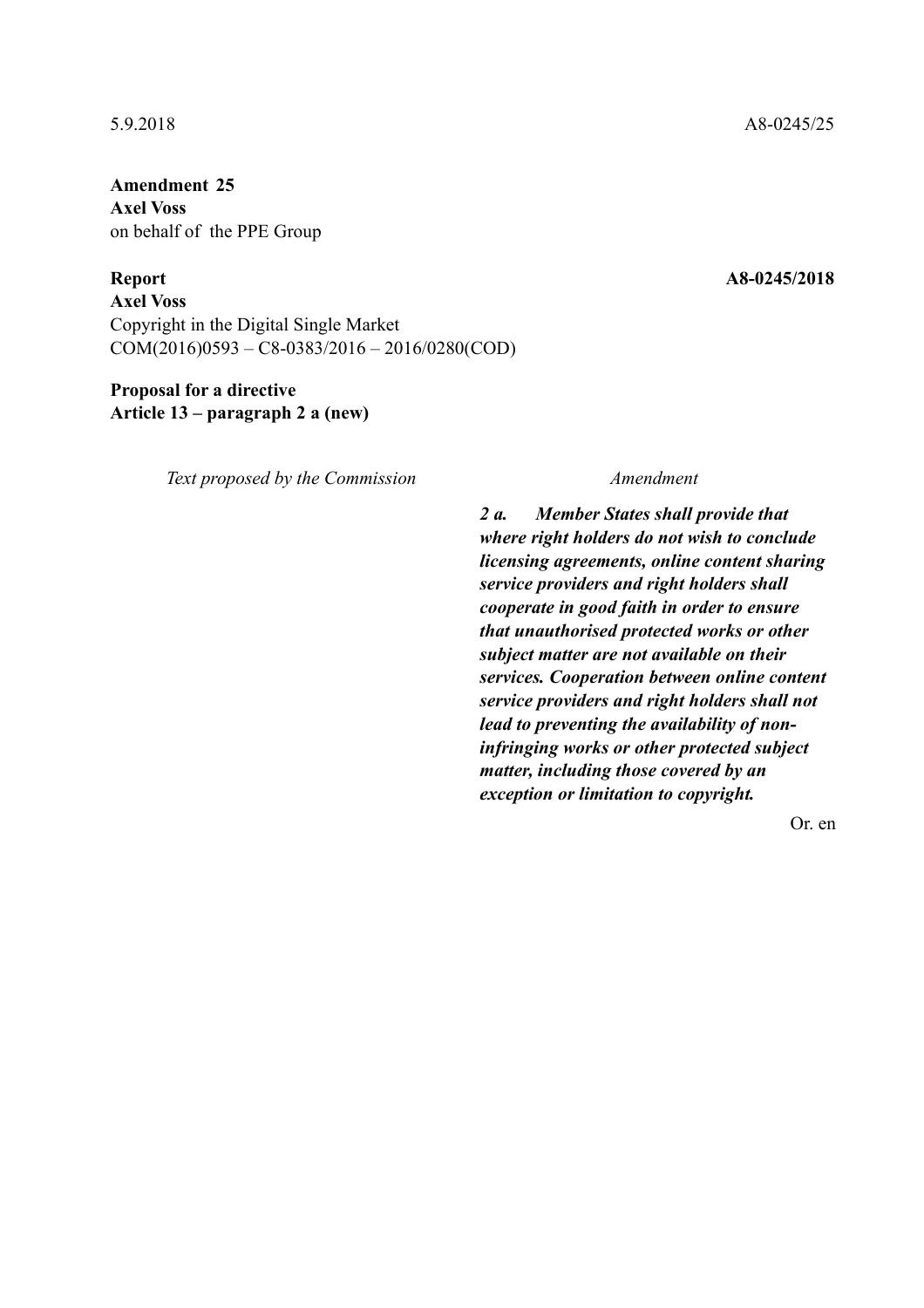**Amendment 26 Axel Voss**  on behalf of the PPE Group

**Axel Voss**  Copyright in the Digital Single Market COM(2016)0593 – C8-0383/2016 – 2016/0280(COD)

# **Proposal for a directive Article 13 – paragraph 2 b (new)**

*Text proposed by the Commission Amendment*

*2 b. Members States shall ensure that online content sharing service providers referred to in paragraph 1 put in place effective and expeditious complaints and redress mechanisms that are available to users in case the cooperation referred to in paragraph 2a lead to unjustified removals of their content. Any complaint filed under such mechanism shall be processed without undue delay and be subject to human review. Right holders shall reasonably justify their decisions to avoid arbitrary dismissal of complaints. Moreover, in accordance with Directive 95/46/EC, Directive 200/58/EC and the General Data Protection Regulation, the cooperation should not lead to any identification of individual users nor the processing of their personal data. Member States shall also ensure that users have access to an independent body for the resolution of disputes as well as to court or other relevant judicial authority to assert the use of an exception or limitation to copyright rules.*

Or. en